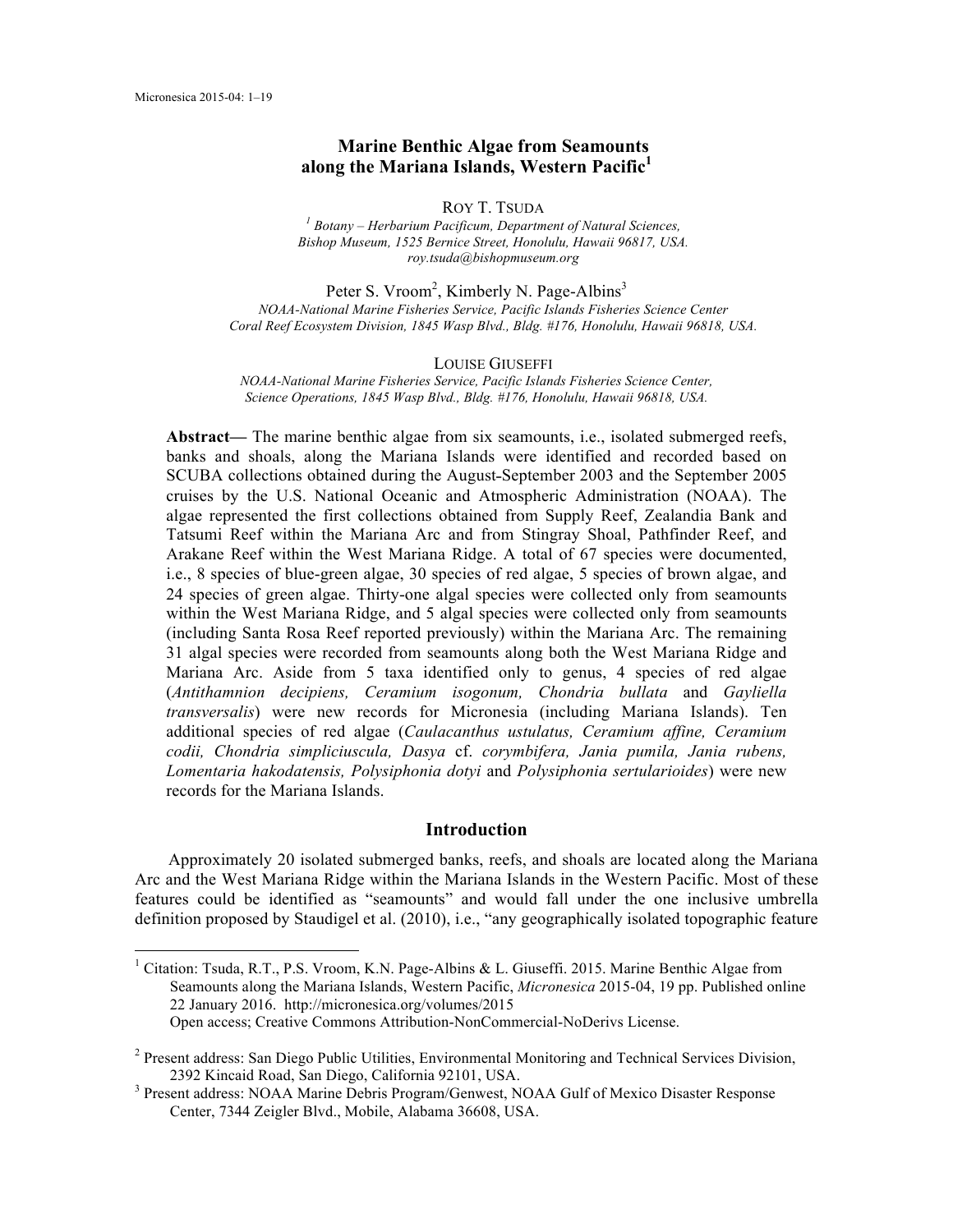on the seafloor taller than 100 m, including ones whose summit regions may temporarily emerge above sea level, but not including features that are located on continental shelves or that are part of other major landmasses." These submerged features can be biologically diverse due to its isolation and the steep slopes which allow nutrient-rich waters to be carried upwards from the depths and, in turn, contribute to the presence of a unique biota (Littler et al. 1986) and, at times, a high percent of endemism (Shank 2010). These seamounts also can serve as stepping stones which allow marine organisms (Hubbs 1959, Parker & Tunnicliffe 1994) to naturally disperse to new geographic locations.

Santa Rosa Reef, the southernmost isolated submerged reef in the Mariana Arc, was the site of the first algal study (Tsuda et al. 2012) of a seamount in the Mariana Islands. The specimens were collected during the same August-September 2003 and September-October 2005 cruises to the Mariana Islands by the U.S. National Oceanic and Atmospheric Administration (NOAA) Pacific Islands Fisheries Science Center (PIFSC) Coral Reef Ecosystem Division (CRED) discussed here. Thirty-two algal species were recorded from Santa Rosa Reef, including the predominantly Caribbean species *Dasycladus vermicularis* (Scopoli) Krasser (i.e., new Polynesian and Micronesian record) and *Cutleria irregularis* I.A. Abbott & Huisman (i.e., new Micronesian record). Six other species (*Dasya iyengarii* Børgesen, *Polysiphonia delicatula* Hollenberg, *Polysiphonia homoia* Setchell & N.L. Gardner, *Neomeris mucosa* M. Howe, *Rhipilia micronesica*  Yamada, and *Udotea palmetta* Decaisne) represented new records for the Mariana Islands.

During the same 2003 and 2005 cruises to the Mariana Islands, algae were collected for the first time from six other isolated reefs, banks and shoals, i.e., Supply Reef, Zealandia Bank and Tatsumi Reef within the Marianas Arc, and Stingray Shoal, Pathfinder Reef and Arakane Reef within the West Mariana Ridge. Most of the algae were sorted, preliminarily identified, and held at the Bishop Museum in Hawaii. The uniqueness of this collection became evident when NOAA discontinued making algal collections from these and other isolated submerged features in the Mariana Islands and also due to the interesting algal findings obtained from Santa Rosa Reef.

The Mariana Islands are located between 12° and 21° N latitude, and 142° and 147° E longitude, and extend in a north-south orientation midway between Honshu (Japan) and Papua New Guinea in the western Pacific. The islands (PIFSC 2010) include nine mostly uninhabited, small volcanic islands to the north, i.e., Uracas (Farallon de Pajaros), Maug, Asuncion, Agrihan, Pagan, Alamagan, Guguan, Sarigan, and Anatahan, and six volcanic-carbonate islands to the south. Except for Aguijan and Farallon de Medinilla, four of the six southern islands (Saipan, Tinian, Rota and Guam) are inhabited. The three northernmost Mariana Islands (Uracas, Maug and Asuncion) represent the island component, and Stingray Shoal and Zealandia Bank are part of the submerged volcanic component of the Mariana Trench Marine National Monument (Mariana Trench MNM) established by U.S. Presidential Proclamation on 6 January 2009. The island of Guam, the largest and most populated southernmost island of the Mariana Islands, is a separate U.S. Territory and not politically part of the U.S. Commonwealth of the Northern Mariana Islands (CNMI).

Except for the 90 species (Tsuda & Tobias 1977a, 1977b) reported from the small volcanic islands to the north, previously published algal studies were restricted to the larger and more accessible southern islands of the Mariana Islands. Marine algal studies were initially conducted by Japanese phycologists (Okamura 1904, 1916, Yamada 1931, 1940, 1941, Tokida 1939). Taxonomic and floristic studies on Mariana benthic algae (excluding diatoms) included studies on *Laurencia* (Yamada 1931), *Caulerpa* (Yamada 1940, Taylor 1977), *Halimeda* (Yamada 1941, Moul 1964), crustose corallines (Johnson 1957, 1964, Gordon et al. 1976), *Turbinaria* (Taylor 1964), *Chlorodesmis* (Ducker 1967), *Herposiphonia* (Hollenberg 1968c), Phaeophyta from Guam (Tsuda 1972a*), Sargassum* (Tsuda 1972b, 1988, Soe-Htun & Yoshida 1986), *Rhipilia* (Gilbert 1978, Verbruggen & Schils 2012), *Bostrychia* (Kumano 1979), *Galaxaura* (Itono 1980), *Chamaedoris* and *Stenopeltis* (Itono & Tsuda 1980a), *Titanophora* (Itono & Tsuda 1980b), *Ulva*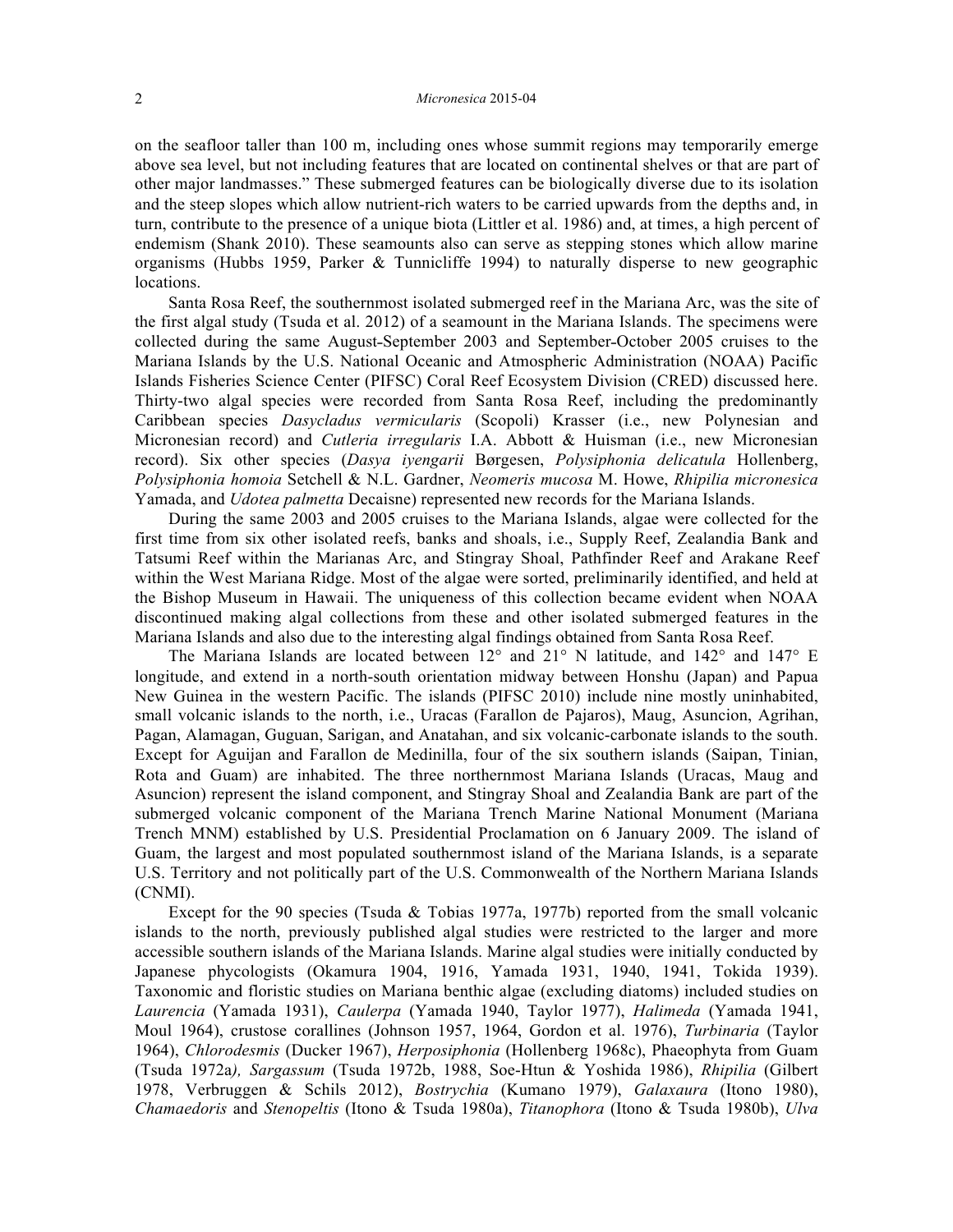(Tsuda 1982), *Gracilaria* (Tsuda 1985, Meneses & Abbott 1987, Abbott et al. 1991), *Avrainvillea* (Olsen-Stojkovich 1985), *Dictyota* (Potter 1986, Tsuda 2004), *Chondrophyllum* (Nam & Saito 1991), and *Dasyphila* (Kraft & Wilson 1997). Tribollet & Vroom (2007) provided a temporal and spatial comparison of macroalgal genera across the Mariana Islands. See Lobban & Tsuda (2003) for the listing of Guam algal species and Tsuda (2003) for listing of marine benthic algal species previously reported from individual islands within the Mariana Islands.

The objective of this study was to document baseline algal species diversity from the six other seamounts within the Mariana Islands. The last known algal collection made on any submerged features in the Mariana Islands was on 24 September 2005.

### **Materials and Methods**

The algal specimens were haphazardly collected via SCUBA by two divers, i.e., PSV in August and September 2003 and KNP in September 2005 while aboard the NOAA research vessel *Oscar Elton Sette*. The algae were collected between the surface (one pinnacle of Zealandia Bank) and a depth of 36.6 m. Algae collected from five of six seamounts (except Zealandia Bank, ZEA-02-05) were in water shallower than the mesophotic depth (32 to 78 m deep) depicted by Wagner et al. (2014) at Johnston Atoll where nine species of macroalgae (non-turf or epiphytes) were recorded.

Algae were placed in plastic bags, labelled, and frozen immediately after each dive. Prior to examination, the frozen algae in plastic bags from each station were thawed in tap water. The thawed seawater was poured carefully out of the bags and replaced with 4% formalin in seawater to prevent the decomposition of delicate epiphytes. The collections were examined under the dissecting microscope, and epiphytes and turf were separated. The majority of the small specimens were mounted on glass slides, i.e., the specimens were decalcified with 10% hydrochloric acid, stained with either aniline blue or iodine, and mounted with 30% corn syrup (Karo) with phenol. Larger specimens were mounted on herbarium paper; two specimens were preserved in vials with 4% formalin in seawater. All specimens were databased and archived in *Herbarium Pacificum*  (BISH) at the Bishop Museum, Honolulu.

#### **Collecting Stations**

The six seamounts in the Mariana Islands (Figure 1) are listed from north to south within the Mariana Arc and the West Mariana Ridge. NOAA stations are designated by a code which includes the first three letters of the seamount's place name (STI) for Stingray Shoals, followed by the station number (01), and terminating in the year collection was made (03) for year 2003, e.g., STI-01-03. Descriptions of the seamounts below were extracted from Brainard et al. (2012). Features of Zealandia Bank, Pathfinder Reef, and Arakane Reef are shown in Figures 2‒5.

#### MARIANA ARC

Supply Reef, located 25 km north of Maug, is a steep-sided, conical stratovolcano (summit 300 m in diameter) and possesses ridges on all flanks, with a minimum depth of approximately 9 m. SUP-01-03,  $20^{\circ}$  08.404' N, 145° 05.897' E, small shallow reef, strong current (> 2 knots), 12.2– 19.8 m deep, coll. P. S. Vroom, 01 September 2003.

Zealandia Bank, located 25 km northeast of Sarigan, is an elongated stratovolcano formed by two adjacent volcanic pinnacles 1 km apart (Figure 2). During low tides, one of the two pinnacles is 1 m above sea level. ZEA-01-03,  $16^{\circ}$  53.855' N,  $145^{\circ}$  51.176' E, vertical walls of  $46$  m high pinnacles, 14.6 m deep, coll. P. S. Vroom, 25 August 2003. ZEA-02-03, 16° 53.692' N, 145° 50.964' E, vertical walls of 46 m high pinnacles, 15.8 m deep, coll. P. S. Vroom, 25 August 2003. ZEA-02-05,  $16^{\circ}$  53.692' N,  $145^{\circ}$  50.964' E, vertical wall of second pinnacle, 0-36.6 m deep, coll. K. N. Page, 17 September 2005.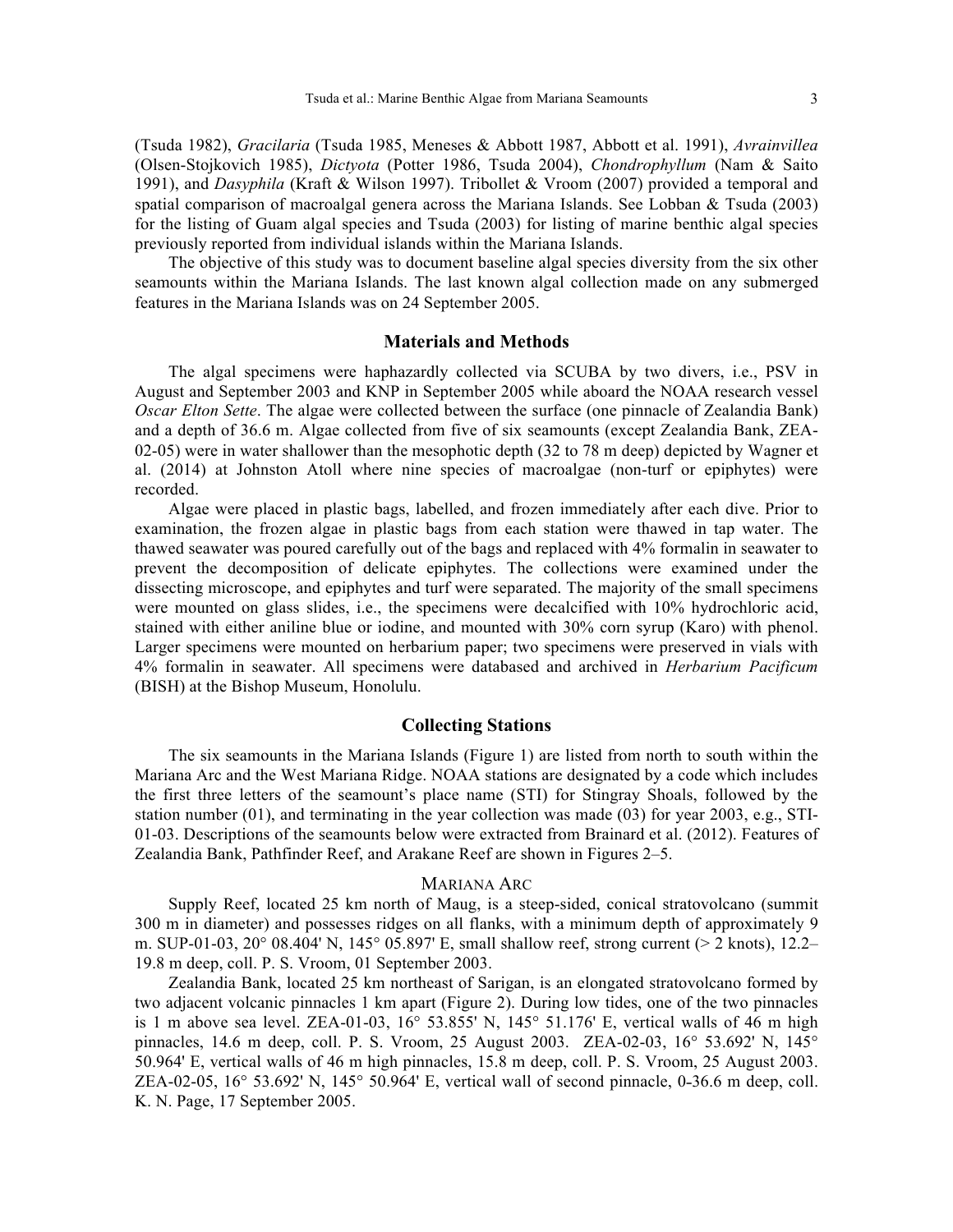

Figure 1. Map of the islands, reefs, banks and shoals within the Mariana Islands. Map provided by NOAA PIFSC CRED (2015).

Tatsumi Reef, located 2 km south of Tinian, possesses a flat top (5.5 x 2 km) with a minimum depth of 6 m. It was presumably formed by uplifted limestone overlying an older volcanic core. TAT-01-03, 14° 54.111' N, 146° 39.466' E, 30.9 m deep, reef located midway between Tinian and Aguijan, coll. fish towed-diver survey team J. Laughlin and B. Zgliczynski, 17 September 2003.

#### WEST MARIANA RIDGE

Stingray Shoal, located on the northern end of the West Mariana Ridge, is a conical remnant volcanic seamount with an estimated minimum depth of 13 m. STI-01-03, 20° 29.662' N, 142° 26.341' E, shallow bank with well-developed coral reef and sand patches, 18.3‒24.4 m deep, coll. P. S. Vroom, 29 August 2003. STI-02-03, 20° 29.669' N, 142° 26.300' E, shallow bank with welldeveloped coral reef and sand patches,  $18.3-24.4$  m deep, coll. P. S. Vroom, 29 August 2003.

Pathfinder Reef, located 150 km west of Saipan, is a remnant volcanic submerged ridge with spur and groove reef structure and a minimum depth of 10 m (Figure 3). PAT-01-03, 16° 30.228' N, 143° 08.928' E, carbonate pavement on reef slope separated by deeper sand channels, 18.0 m deep, coll. P. S. Vroom, 14 September 2003. PAT-02-03, 16° 30.144' N, 143° 08.721' E, carbonate pavement on reef slope separated by deeper sand channels, 20.7 m deep, coll. P. S. Vroom, 14 September 2003. PAT-01-05, 16° 30.228' N, 143° 8.956' E, northeast side of bank, flat with little relief and high surge,  $13.7-16.2$  m deep, coll. K. N. Page, 24 September 2005. PAT-02-05,  $16^{\circ}$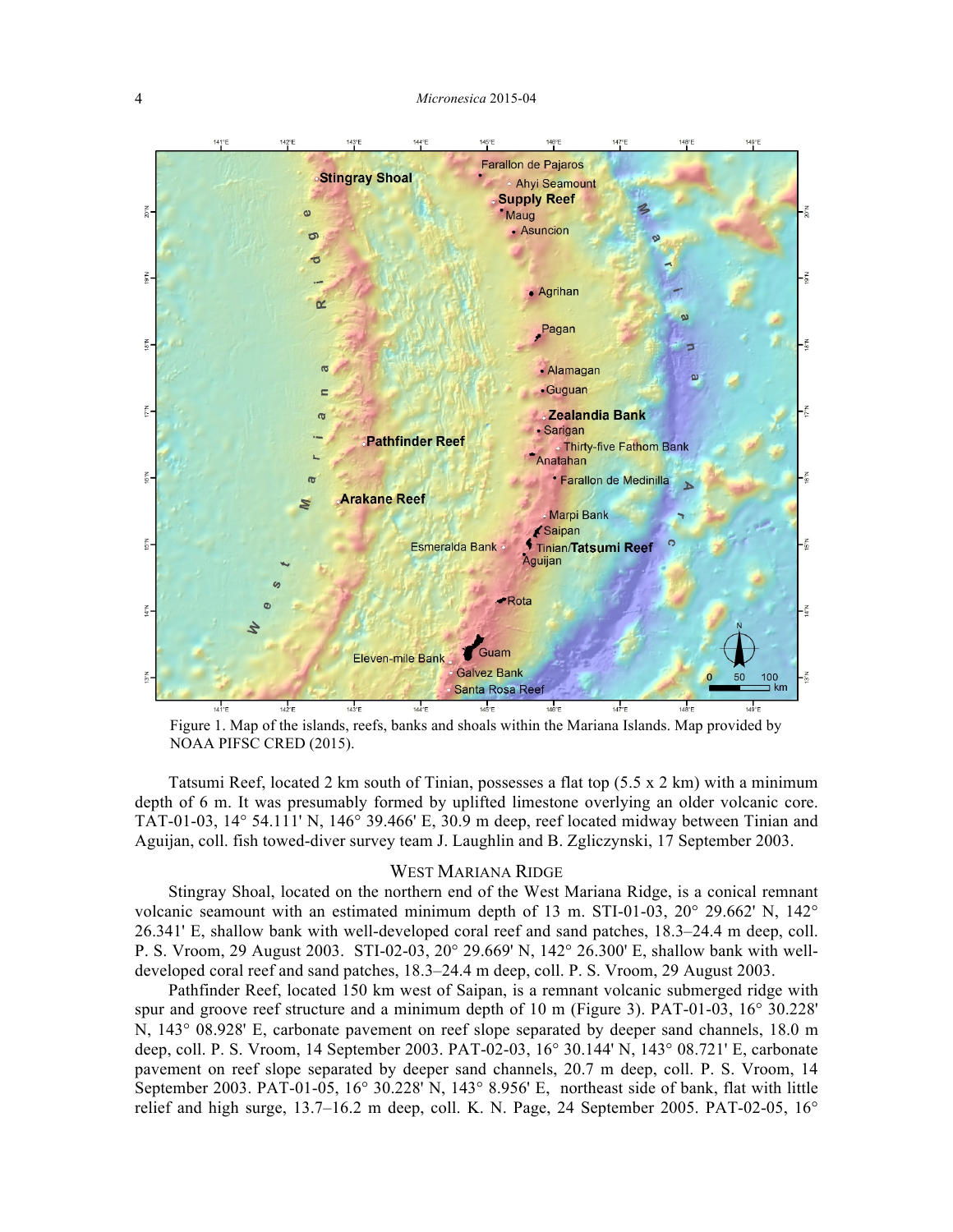30.145' N, 143° 8.717' E, southwest side of bank, flat with little relief and high surge, 18.9‒20.4 m deep, coll. K. N. Page, 24 September 2005.

Arakane Reef, located 110 km southwest of Tinian, is a small (i.e., 1.8 x 1 km) shallow bank with a minimum depth of approximately 10 m (Figures 4 and 5). ARA-01-03, 15 $^{\circ}$  38.045' N, 142 $^{\circ}$ 45.558' E, broad patches of reef with small sand channels, 13.7‒21.3 m deep, coll. P. S. Vroom, 15 September 2003. ARA-02-03, 15° 38.194' N, 142° 45.595' E, broad patches of reef with small sand channels, 13.7–21.3 m deep, coll. P. S. Vroom, 15 September 2003. ARA-01-05, 15° 38.624' N, 142° 45.529' E, strong current and surge, 15.2–16.5 m deep, coll. K. N. Page, 25 September 2005. ARA-02-05, 15° 38.167' N, 142° 45.567' E, strong current and surge, 19.2‒19.8 m deep, coll. K. N. Page, 25 September 2005.

#### **Floristic Account**

Sixty-seven species of marine benthic algae were recorded from the six seamounts in the Mariana Islands. Four species of red algae represented new records for Micronesia and are preceded by two asterisks (\*\*). Ten additional species of red algae represented new records for the Mariana Islands (part of Micronesia) and are preceded by one asterisk (\*).

# **PHYLUM CYANOBACTERIA**

# **Class Cyanophyceae**

ORDER OSCILLATORIALES

## FAMILY OSCILLATORIACEAE

*Lyngbya confervoides* C. Agardh ex Gomont; Desikachary 1959: 315, pl. 49 (fig. 8), pl. 52 (fig. 1). Trichomes are 14–18 µm diam and 4–6 µm long with rounded apices.

Specimens examined. ZEALANDIA BANK: ZEA-01-03 (BISH 722338), ZEA-02-03 (BISH 720938). PATHFINDER REEF: PAT-01-03 (BISH 722359), PAT-02-03 (BISH 722386), PAT-01-05 (BISH 743254). ARAKANE REEF: ARA-01-05 (BISH 763250, 763258), ARA-02-05 (BISH 763276).

*Lyngbya sordida* Gomont; Tilden 1910: 118, pl. 5 (fig. 37); Engene et al. 2010: 593, figs. 1A, 1D. [= *Lyngbya polychroa* (Meneghini) Rabenhorst]

Specimens examined. ZEALANDIA BANK: ZEA-01-03 (BISH 722345). PATHFINDER REEF: PAT-02-03 (BISH 722379), PAT-02-05 (BISH 743264).

*Moorea bouillonii* (L. R. Hoffman & Demoulin) Engene, Rottacker, Kastovsky, Byrum, Hy. Choi, Ellisman, Komárek & Gerwick; Lobban & Tsuda 2003: 57, fig. 2 as *Lyngbya bouillonii*.

[= *Lyngbya bouillonii* L. R. Hoffman & Demoulin]

Specimens examined. SUPPLY REEF: SUP-01-03 (BISH 720889). ARAKANE REEF: ARA-01-03 (BISH 722396).

#### FAMILY PHORMIDIACEAE

#### *Phormidium* sp.

Specimens appear as maroon-green clumps. Cells are 5–8 µm diam, 4–20 µm long and slightly separated from each other within the thin colorless sheath.

Specimens examined. ARAKANE REEF: ARA-01-05 (BISH 763244, 763247, 763252, 763262), ARA-02-05 (BISH 763270, 763279, 763286).

## FAMILY SCHIZOTRICHACEAE

*Schizothrix calcicola* (C. Agardh) Gomont ex Gomont; Littler & Littler 2000: 464.

Specimens examined. STINGRAY SHOALS: STI-02-03 (BISH 720879). SUPPLY REEF: SUP-01-03 (BISH 720890).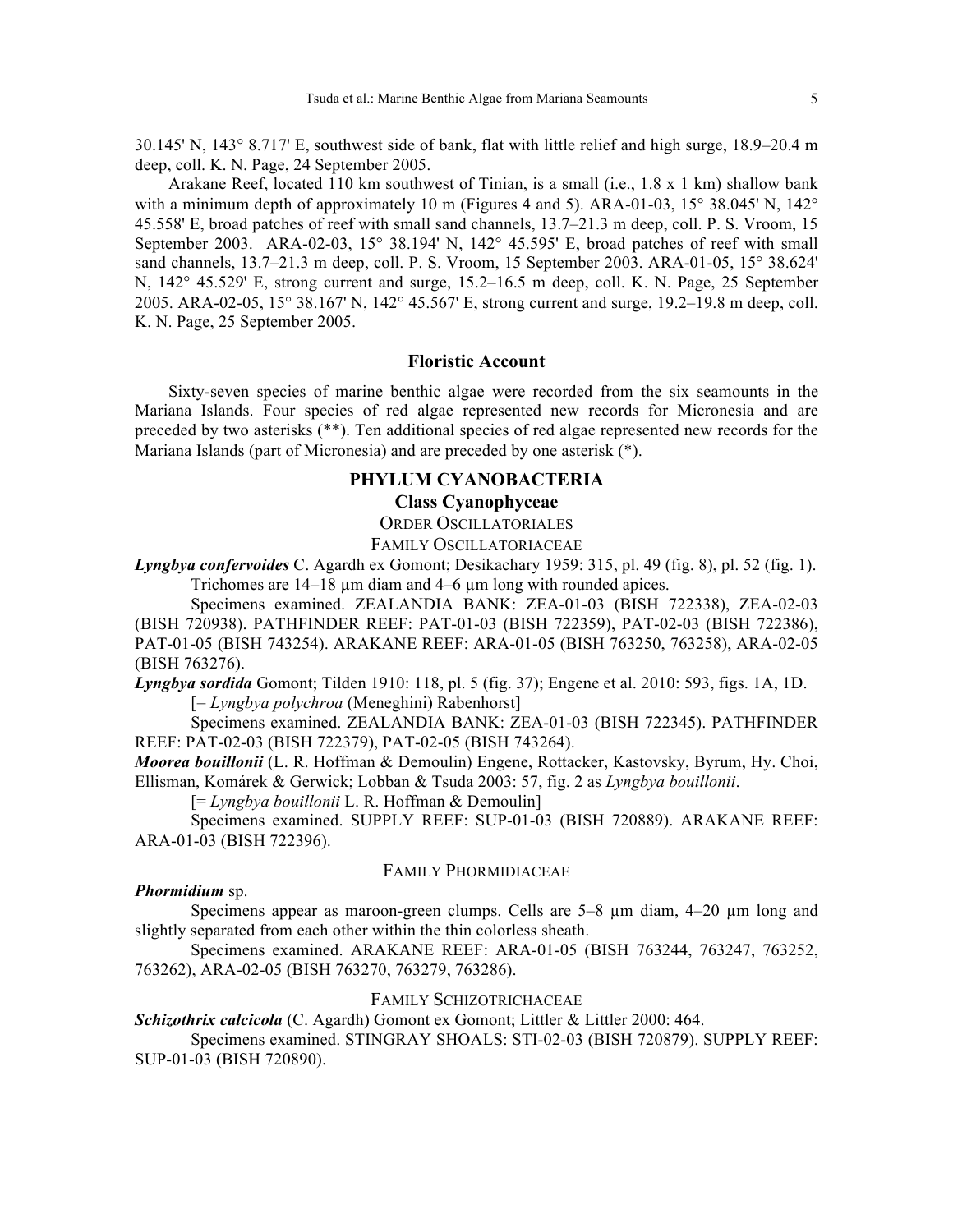#### 6 *Micronesica* 2015-04

## ORDER NOSTOCALES

#### FAMILY RIVULARIACEAE

*Calothrix confervicola* C. Agardh ex Bornet & Flahault; Fan 1956: 169, fig. 6.

Trichomes are 10  $\mu$ m diam at base.

Specimens examined. PATHFINDER REEF: PAT-01-05 (BISH 743246 on *Dictyota ceylanica* and *Chlorodesmis caespitosa*). ARAKANE REEF: ARA-01-05, epiphytic on *Microdictyon okamurae,* BISH 763242.

*Rivularia polyotis* (J. Agardh) Hauck; Tilden 1910: 286, fig. 20 (figs. 5 and 6).

Trichomes are 8–12  $\mu$ m diam and constricted.

Specimens examined. PATHFINDER REEF: PAT-01-03 (BISH 722365), PAT-02-03 (BISH 722384), PAT-02-05 (BISH 743260). ARAKANE REEF: ARA-02-03 (BISH 722415). TATSUMI REEF: TAT-01-03 (BISH 722641 on *Halimeda taenicola)*.

*Scytonematopsis pilosa* (Harvey ex Bornet & Flahault) I. Umezaki & M. Watanabe; Humm & Wicks 1980: 152.

[= *Calothrix pilosa* Harvey]

Trichomes are 12-16  $\mu$ m diam with intercalary heterocysts. Specimens examined. PATHFINDER REEF: PAT-01-05 (BISH 743249).

# **PHYLUM RHODOPHYTA**

**Class Florideophyceae**

ORDER NEMALIALES

FAMILY LIAGORACEAE

*Ganonema farinosum* (J.V. Lamouroux) K. C. Fan & Yung C. Wang; Abbott 1999: 77, figs. 11A– G.

Specimens examined. TATSUMI REEF: TAT-01-03 (BISH 722642).

ORDER BONNEMAISONIALES

FAMILY BONNEMAISONIACEAE

*Asparagopsis taxiformis* (Delile) Trevisan de Saint-Léon; Abbott 1999: 174, figs. 43C‒D.

Specimens on slide are a mixture of *Polysiphonia* spp. and the sporophyte phase of *Asparagopsis taxiformis* characterized by three pericentral cells*.*

Specimens examined. STINGRAY SHOALS: STI-02-03 (BISH 720885).

ORDER CORALLINALES

FAMILY CORALLINACEAE

\**Jania pumila* J. V. Lamouroux; N'Yeurt & Payri 2010: 56, fig. 98.

Decalcified specimens are 52–88  $\mu$ m diam.

Specimens examined. PATHFINDER REEF: PAT-01-03 (BISH 722371), PAT-02-05 (BISH 743263). ARAKANE REEF. ARA-01-05 (BISH 763246), ARA-02-05 (BISH 763289). TATSUMI REEF: TAT-01-03 (BISH 722643).

*\*Jania rubens* J. V. Lamouroux; Taylor 1950: 133.

The specimen is 3 mm long and up to  $60 \mu m$  diam with terminal tips distinctly acute. Specimens examined. PATHFINDER REEF: PAT-01-05 (BISH 743241).

ORDER PEYSSONNELIALES

FAMILY PEYSSONNELIACEAE

## *Peyssonnelia* sp.

The collection consists of two small blades (1 cm diam). The dorsal surface shows lines of round cells (ca. 8 µm diam) in parallel rows from the apical margin. Branched unicellular rhizoids arise from the ventral basal sector of the thin crust.

Specimens examined. PATHFINDER REEF: PAT-02-03 (BISH 722385).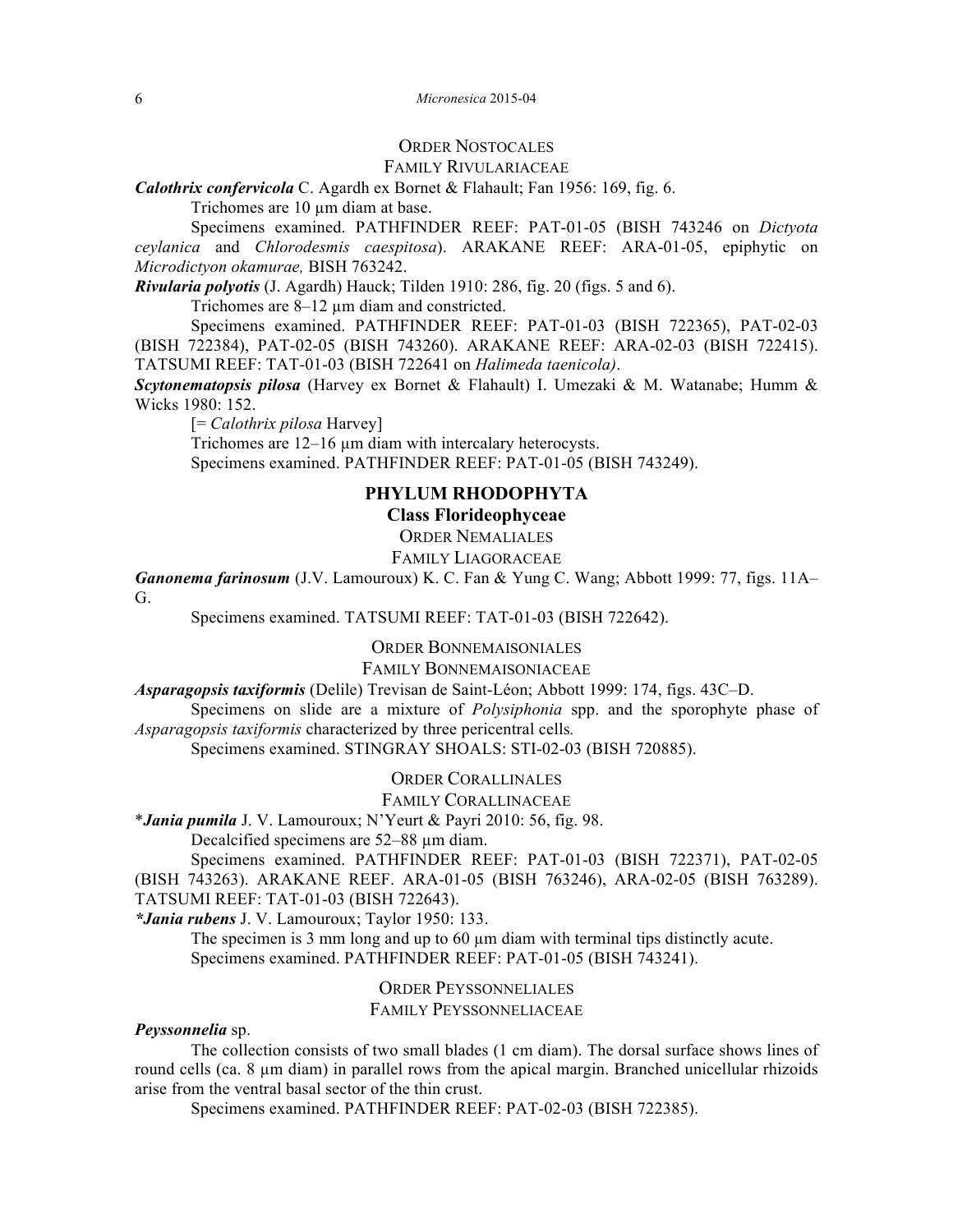## ORDER GIGARTINALES

#### FAMILY CAULACANTHACEAE

**\****Caulacanthus ustulatus* (Turner) Kützing; Abbott 1999: 104, figs. 20D˗F.

Morphology of specimen is similar to *Hypnea spinella;* however, this specimen possesses polygonal cortical cells, 6‒12 µm diam.

Specimens examined. ARAKANE REEF. ARA-02-05 (BISH 763283).

#### FAMILY CYSTOCLONIACEAE

*Hypnea spinella* (C. Agardh) Kützing; Abbott 1999: 117, figs. 25B-E.

Specimens are 240–320 µm diam and possess slightly elongated cortical cells.

Specimens examined. ZEALANDIA BANK: ZEA-01-03 (BISH 722343 on a *Halimeda* segment). PATHFINDER REEF: PAT-01-03 (BISH 722370), PAT-02-03 (BISH 722383), PAT-02-05 (BISH 743268). ARAKANE REEF: ARA-01-03 (BISH 722390), ARA-02-03 (BISH 722418).

#### ORDER RHODYMENIALES

FAMILY CHAMPIACEAE

*Champia parvula* (C. Agardh) Harvey; Skelton & South 2007: 68, figs. 126–133. Specimens examined. PATHFINDER REEF: PAT-02-03 (BISH 722387).

# FAMILY LOMENTARIACEAE

\**Lomentaria hakodatensis* Yendo; Abbott 1999: 224, figs. 62A‒D.

Specimens examined. ZEALANDIA BANK: ZEA-02-05 (BISH 743238). PATHFINDER REEF: PAT-01-03 (BISH 722373), PAT-02-03 (BISH 722381). ARAKANE REEF: ARA-01-03 (BISH 722393), ARA-02-03 (BISH 722406).

# ORDER CERAMIALES

FAMILY CERAMIACEAE

\*\**Antithamnion decipiens* (J. Agardh) Athanasiadis; Abbott 1999: 250, figs. 69C‒D. Specimens examined. ARAKANE REEF: ARA-01-03 (BISH 722397).

*Antithamnionella breviramosa* (E. Y. Dawson) E. M. Wollaston; Skelton & South 2007: 86, figs. 181‒185.

Specimens examined. ZEALANDIA BANK: ZEA-02-03 (BISH 722352). PATHFINDER REEF: PAT-01-03 (BISH 722360).

*Antithamnionella graeffei* (Grunow) Athanasiadis; Skelton & South 2007: 87, figs. 186–188.

Specimens examined. STINGRAY SHOALS: STI-02-03 (BISH 720884 on *Chondria* sp. fragment).

*\*Ceramium affine* Setchell & N. L. Gardner; South & Skelton 2000: 54, figs. 1‒10.

Specimens examined. PATHFINDER REEF: PAT-02-03 (BISH 722380). ARAKANE REEF: ARA-02-03 (BISH 722412).

\**Ceramium codii* (H. Richards) Mazoyer; Cho & Fredericq 2006: 496, figs. 24‒55.

Specimens examined. TATSUMI REEF: TAT-01-03 (BISH 722644 on *Ganonema farinosum*)*.*

*\*\*Ceramium isogonum* Harvey; Skelton & South 2007: 98, figs. 240‒245.

Filaments are up to 120  $\mu$ m diam, with slightly elongated vertical cells formed acropetally and basipetally at node, and with forcipate apices. Tetrasporangia lack involucres and divide tetrahedrally.

Specimens examined. ARAKANE REEF: ARA-01-03 (BISH 722398).

*Ceramium macilentum* J. Agardh; South & Skelton 2000: 71, figs. 52‒62; Skelton & South 2007: 103, figs. 246‒250.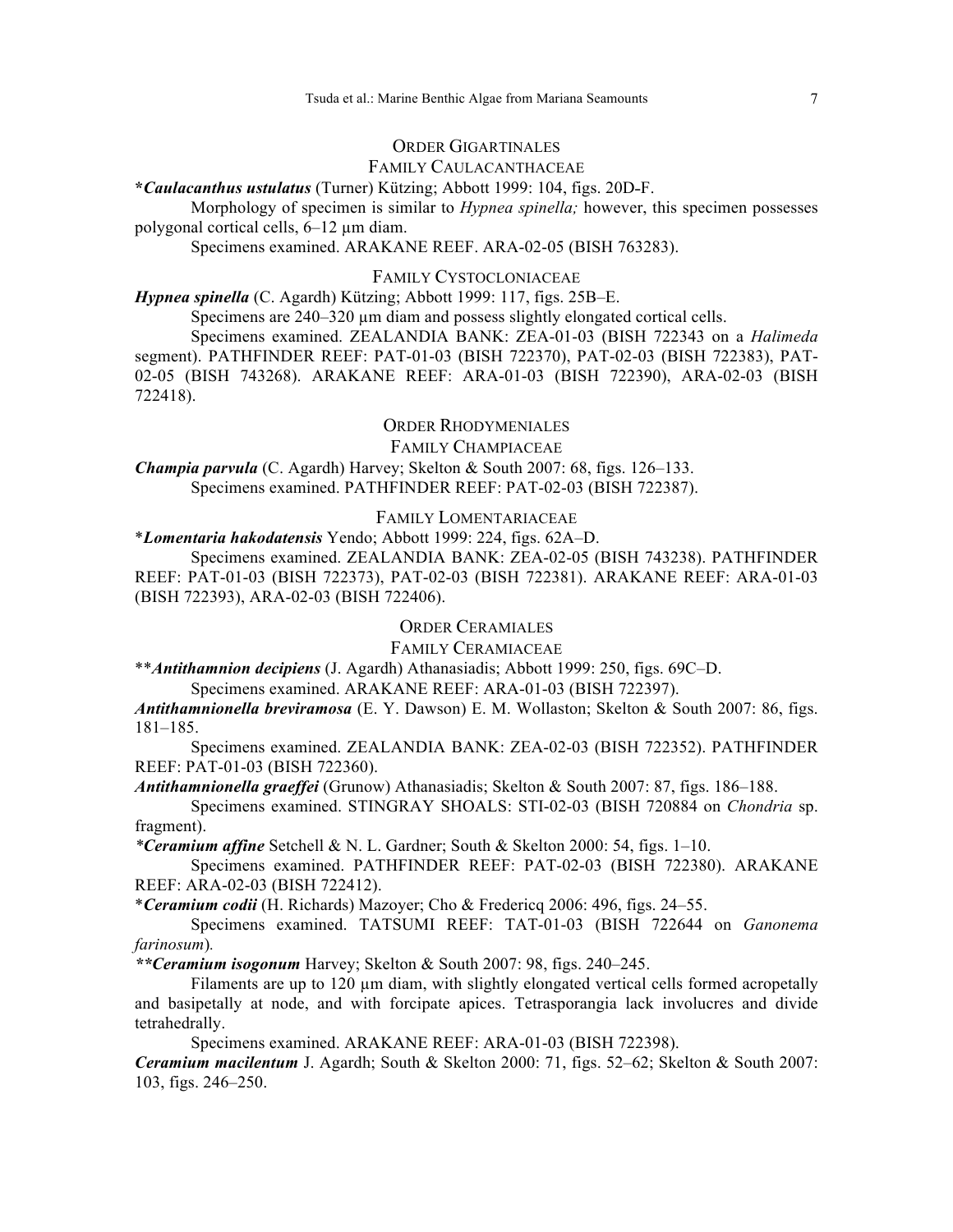Specimens possess 6 periaxial cells which produce cells acropetally at node. The specimens are  $60-74$  µm diam which is less than half the diameter reported by Skelton & South (2007). Apices are distinctly forcipate or circinate.

Specimens examined. STINGRAY SHOALS: STI-02-03 (BISH 720886 on *Chondria* sp. fragment)*.* ZEALANDIA BANK: ZEA-02-05 (BISH 743236, fragment). ARAKANE REEF: ARA-02-05 (BISH 763275).

*Corallophila kleiwegii* Weber-van Bosse; N'Yeurt & Payri 2010: 114, fig. 227.

[= *Corallophila apiculata* (Yamada) R. Norris]

Specimens examined. ZEALANDIA BANK: ZEA-01-03 (BISH 722341). PATHFINDER REEF: PAT-01-03 (BISH 722366), PAT-01-05 (BISH 743240), PAT-02-05 (BISH 743271).

*\*\*Gayliella transversalis* (Collins & Hervey) T. O. Cho & Fredericq; Cho & Fredericq 2006: 727, figs. 5a–n; N'Yeurt & Payri 2010: 117, figs. 228 and 229.

We follow N'Yeurt & Payri (2010) in using *G. transversalis* instead of *G. flaccida*  (Kützing) T. O. Cho & L. McIvor for the Pacific specimens.

Specimens examined. ZEALANDIA BANK: ZEA-01-03 (BISH 722339).

#### FAMILY DASYACEAE

*\*Dasya* cf. *corymbifera* J. Agardh; Abbott 1999: 320, figs. 90A‒C.

Specimens are 5–13 mm long and appear to fall within the circumscription of *D*. *corymbifera.*

Specimens examined. ZEALANDIA BANK: ZEA-01-03 (BISH 722342). PATHFINDER REEF: PAT-02-05 (BISH 743265).

*Dasya iyengarii* Børgesen; N'Yeurt & Payri 2010: 127, figs. 258–261.

Non-corticated specimens possess prominent round basal cell in side branches and terminal incurved tips.

Specimens examined. ZEALANDIA BANK: ZEA-02-03 (BISH 722353). PATHFINDER REEF: PAT-01-03 (BISH 722361), PAT-02-03 (BISH 722377), PAT-01-05 (BISH 743242), PAT-02-05 (BISH 743266). ARAKANE REEF: ARA-01-03 (BISH 722395), ARA-02-03 (BISH 722408), ARA-01-05 (BISH 763245), ARA-02-05 (BISH 763266, 763274, 763285).

#### FAMILY RHODOMELACEAE

*Chondria polyrhiza* Collins & Hervey; Abbott 1999: 360, figs. 103G–H.

Specimens examined. SUPPLY REEF: SUP-01-03 (BISH 720896). ZEALANDIA BANK: ZEA-02-03 (BISH 722354). PATHFINDER REEF: PAT-01-03 (BISH 722368), PAT-02-03 (BISH 722375). ARAKANE REEF: ARA-01-03 (BISH 722391).

\*\**Chondria bullata* N'Yeurt & Payri, N'Yeurt & Payri 2010: 140, figs. 292‒294.

Specimens examined. STINGRAY SHOALS: STI-01-03 (BISH 723219), STI-02-03 (BISH 720887). PATHFINDER REEF: PAT-01-03 (BISH 722364).

\**Chondria simpliciuscula* Weber-van Bosse; N'Yeurt & Payri 2010: 143, fig. 304.

Specimens examined. PATHFINDER REEF: PAT-01-05 (BISH 743256). ARAKANE REEF: ARA-01-03 (BISH 722399), ARA-02-03 (BISH 722417), ARA-02-05 (BISH 763267, 763272, 763288).

*Leveillea jungermannioides* (Hering & Martens) Harvey; Abbott 1999: 396, figs. 116A‒D.

Specimens examined. PATHFINDER REEF: PAT-01-05 (BISH 743250).

**\****Polysiphonia dotyi* Hollenberg; Hollenberg 1968b: 198, figs. 1A, 1B, 4 and 5.

Pericentral cells  $(> 7)$  which appear swollen are arranged in offset positions in successive segments. Rhizoids are attached to pericentral cell in open connection.

Specimens examined. ARAKANE REEF. ARA-01-05 (BISH 763260 on *Halimeda opuntia*).

*Polysiphonia homoia* Setchell & N. L. Gardner; Hollenberg 1968b: 201, fig. 2B.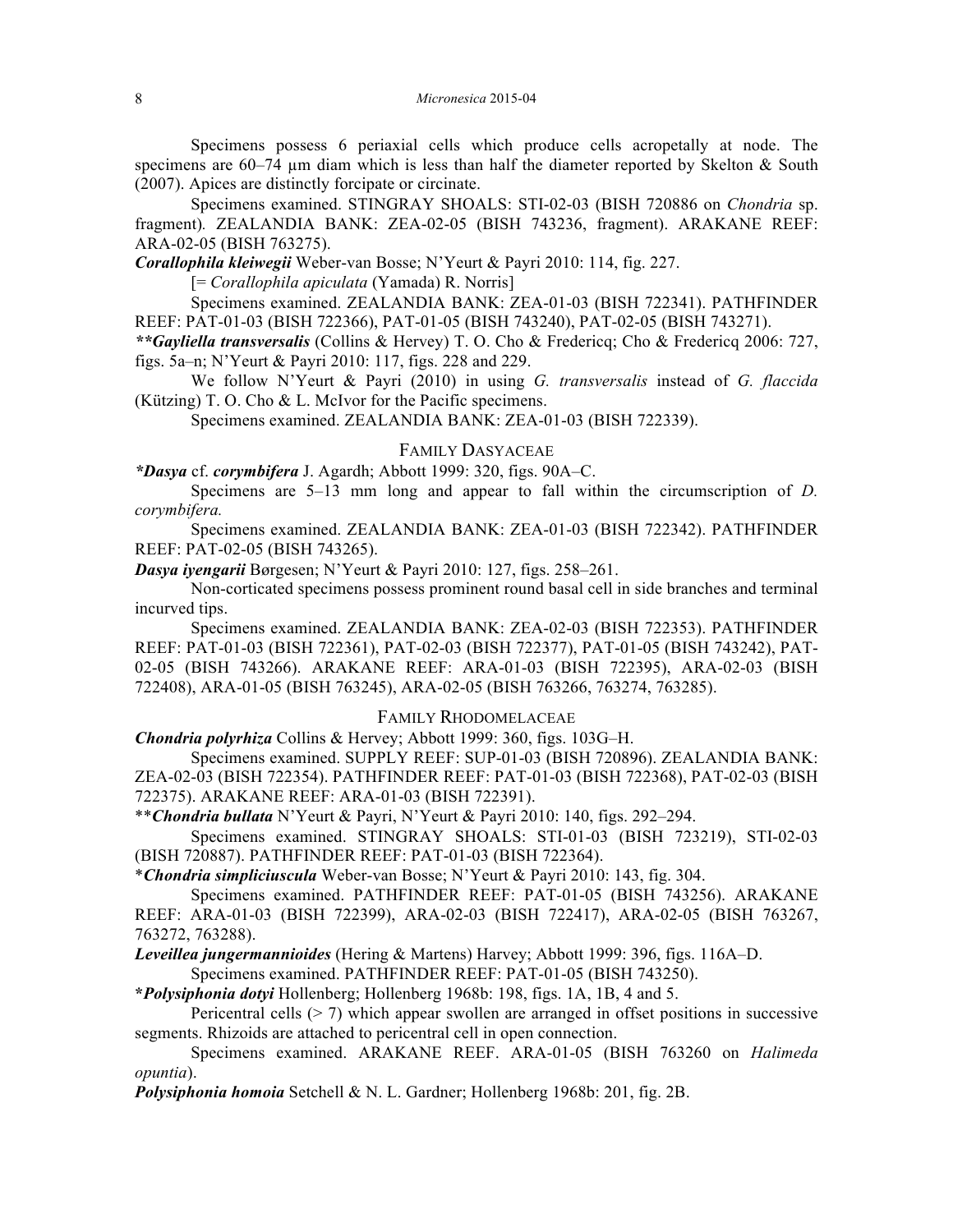Specimens examined. STINGRAY SHOALS: STI-02-03 (BISH 719820).

\**Polysiphonia sertularioides* (Grateloup) J. Agardh; Abbott 1999: 414, figs. 121A‒D as *Polysiphonia flaccidissima* Hollenberg.

[= *Neosiphonia flaccidissima* (Hollenberg) M. S. Kim & I. K. Lee]

Specimens examined. ZEALANDIA BANK: ZEA-01-03 (BISH 722344). ARAKANE REEF: ARA-01-03 (BISH 722394), ARA-02-03 (BISH 722409).

*Polysiphonia upolensis* (Grunow) Hollenberg; Hollenberg 1968a: 94, figs. 6D, 6E, 29, 35, 42.

Specimens are 15 mm long with erect branches 100 µm diam at mid-height. Thallus possesses four pericentral cells and unicellular rhizoids are cut from pericentral cells.

Specimens examined. ZEALANDIA BANK: ZEA-02-05 (BISH 743237). PATHFINDER REEF: PAT-01-05 (BISH 743245).

#### *Polysiphonia* sp.

The entire collection is preserved on three slides. Prostrate branches are 80–120 µm diam and possess  $4-7$  pericentral cells with each pericentral cell about  $16-25$  µm wide and  $1-2$  times long. Erect branches, up to 2 mm high and 90  $\mu$ m diam, are usually unbranched and at times possess only a single branch. The erect branches appear to possess 4 or 5 pericentral cells. Trichoblasts are rudimentary; however, scar cells are large,  $16-20 \mu m$  diam, and arranged spirally similar to the tetrasporangia. Rhizoids are up to 112  $\mu$ m long, cut from pericentral cell and form digitate tips. Gametophytic materials need to be examined before the specimens can be considered a new species.

Specimens examined. ZEALANDIA BANK: ZEA-01-03 (BISH 722346). PATHFINDER REEF: PAT-01-03 (BISH 722367).

FAMILY WRANGELIACEAE

*Anotrichium tenue* (C. Agardh) Nägeli; Abbott 1999: 247, fig. 68D.

Specimens are  $100-120$  (160) µm diam.

Specimens examined. PATHFINDER REEF: PAT-01-03 (BISH 722372), PAT-02-03 (BISH 722382).

# **PHYLUM OCROPHYTA**

# **Class Phaeophyceae**

ORDER DICTYOTALES FAMILY DICTYOTACEAE

*Dictyopteris repens* (Okamura) Børgesen; Tsuda 1972a: 94, pl. 3 (fig. 1).

Specimens examined. STINGRAY SHOALS: STI-02-03 (BISH 720881 on *Chondria* sp. fragment). ZEALANDIA BANK: ZEA-01-03 (BISH 722340). PATHFINDER REEF: PAT-01-03 (BISH 722363), PAT-02-03 (BISH 722376), PAT-02-05 (BISH 743262). ARAKANE REEF: ARA-01-03 (BISH 722403), ARA-02-03 (BISH 722407).

*Dictyota bartayresiana* J. V. Lamouroux; Tsuda 1972a: 95, pl. 3 (figs. 2‒3).

All specimens were fragments less than 1 cm long.

Specimens examined. SUPPLY REEF: SUP-01-03 (BISH 720894). PATHFINDER REEF: PAT-01-05 (BISH 743244).

*Dictyota ceylanica* Kützing; Tsuda 1972a: 96, pl. 4 (fig. 2) as *Dictyota divaricata* J. V. Lamouroux.

The largest specimen is 1.5 cm long. All specimens possess narrow flattened acute apices. Specimens examined. PATHFINDER REEF: PAT-01-05 (BISH 743243), PAT-02-05

(BISH 743261). ARAKANE REEF: ARA-02-03 (BISH 722414), ARA-01-05 (BISH 763251, 763254, 763256), ARA-02-05 (BISH 763277, 763280, 763290).

*Dictyota friabilis* Setchell; Tsuda 1972a: 96, pl. 4 (fig. 3).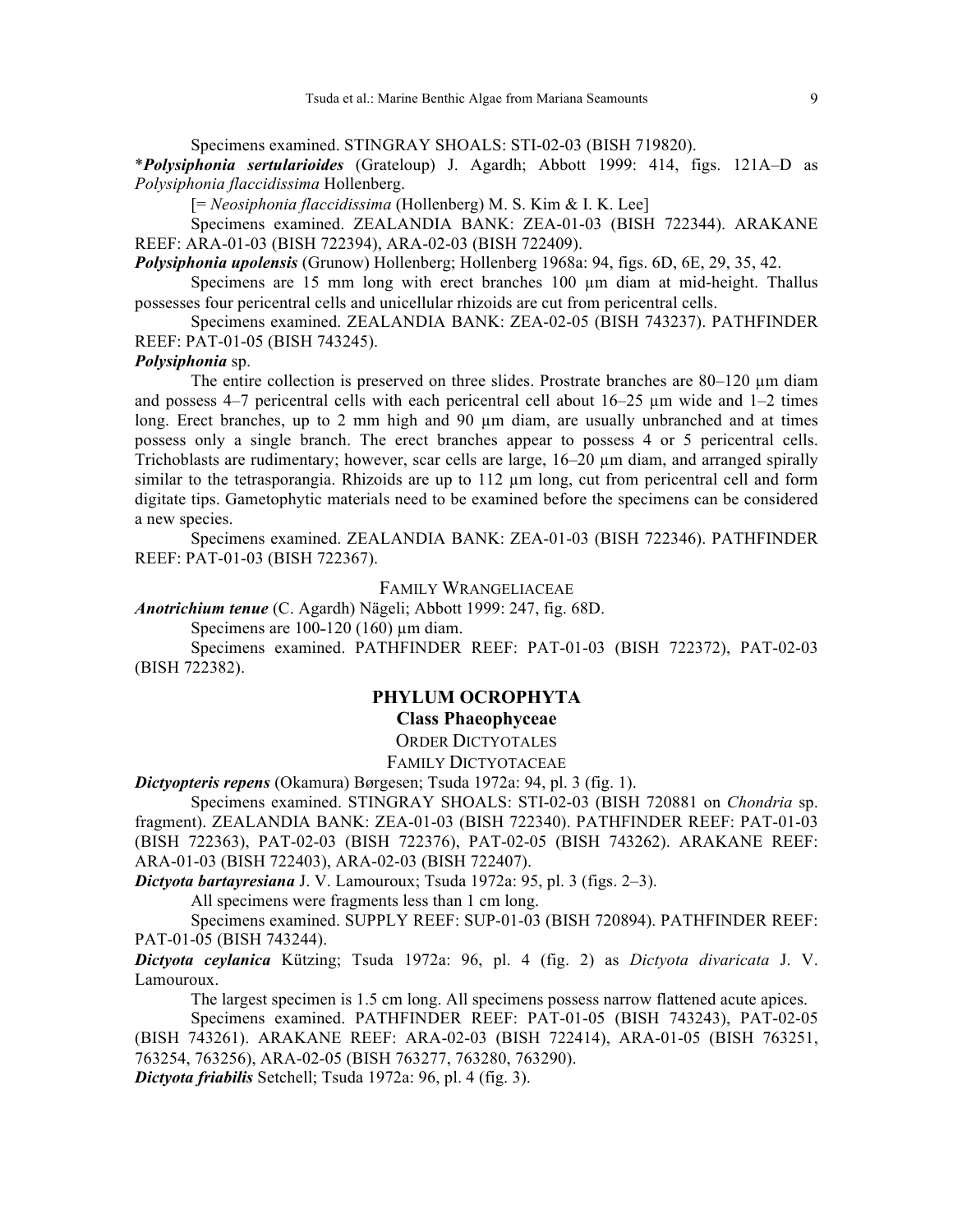The single specimen is 4 mm long and possesses a single dichotomous broad terminal branch.

Specimens examined: ARAKANE REEF: ARA-01-03 (BISH 722401).

#### *Lobophora* sp.

The present specimens were exposed to formalin and would best be left under their generic name until further specimens are obtained for molecular analyses based on the recent study by Vieira et al. (2014) on *Lobophora* in New Caledonia.

Specimens examined. STINGRAY SHOALS: STI-01-03 (BISH 723218), STI-02-03 (BISH 720883). SUPPLY REEF: SUP-01-03 (BISH 720895, 724051). PATHFINDER REEF: PAT-01-03 (BISH 722369). ARAKANE REEF: ARA-02-03 (BISH 722410).

## **PHYLUM CHLOROPHYTA**

# **Class Ulvophyceae**

ORDER BYOPSIDALES

FAMILY BRYOPSIDACEAE

*Bryopsis hypnoides* J. V. Lamouroux; Abbott & Huisman 2004: 96, fig. 33A.

Specimens examined. PATHFINDER REEF: PAT-01-05 (BISH 743255).

## FAMILY CAULERPACEAE

*Caulerpa ambigua* Okamura; Eubank 1946: 410, pl. 22, figs. 2a and 2b; Draisma et al. 2014: 1031. Specimens examined. STINGRAY SHOALS: STI-01-03 (BISH 720880 on *Chondria* sp.

fragment), STI-02-03 (BISH 720888 on *Chondria* sp. fragment).

*Caulerpa chemnitzia* (Esper) J. V. Lamouroux; Kraft 2007: 171, figs. 64A‒C as *Caulerpa peltata.* [=*Caulerpa peltata* J.V. Lamouroux, see Belton et al. 2014]

Specimens examined. PATHFINDER REEF: PAT-01-03 (BISH 722358), PAT-01-05 (BISH 743253).

*Caulerpa racemosa* (Forsskål) J. Agardh; Eubank 1946: 419.

Specimen is a peltate form of *C. racemosa.*

Specimens examined. PATHFINDER REEF: PAT-01-05 (BISH 743251).

*Caulerpa webbiana* Montagne; Eubank 1946: 415, figs. 1a–f, 2c.

Specimen consists of 4 mm high whorled uprights from a prostrate rhizome. Draisma et al. (2014) showed that *Caulerpa elongata* Weber-van Bosse and *C. webbiana* are clearly not conspecific.

Specimens examined. PATHFINDER REEF: PAT-01-05 (BISH 743252). ARAKANE REEF: ARA-01-05 (BISH 763261).

#### FAMILY DICHOTOMOSIPHONACEAE

*Avrainvillea lacerata* J. Agardh; Olsen-Stojkovich 1985: 33, fig. 18, pl. 6b. Specimens examined. ZEALANDIA BANK: ZEA-01-03 (BISH 722347).

## FAMILY HALIMEDACEAE

*Halimeda fragilis* W. R. Taylor; Taylor 1950: 88, pl. 48 (fig. 2).

Specimens appear chalky with nodal medullary filaments unfused.

Specimens examined. PATHFINDER REEF: PAT-02-05 (BISH 743267).

# *Halimeda gracilis* Harvey ex J. Agardh; Taylor 1950: 144, fig. 44.

Specimens examined. ARAKANE REEF: ARA-01-03 (BISH 722405), ARA-02-03 (BISH 722422).

*Halimeda opuntia* (Linnaeus) J. V. Lamouroux; Hillis-Colinvaux 1980: 110, figs. 17, 20.

Specimens examined. ZEALANDIA BANK: ZEA-01-03 (BISH 722337), ZEA-02-03 (BISH 722348). ZEA-02-05 (BISH 743234, 743235). ARAKANE REEF. ARA-01-05 (BISH 763243, 763263), ARA-02-05 (BISH 763264).

*Halimeda taenicola* W. R. Taylor; Taylor 1950: 86, pl. 46 (fig. 1).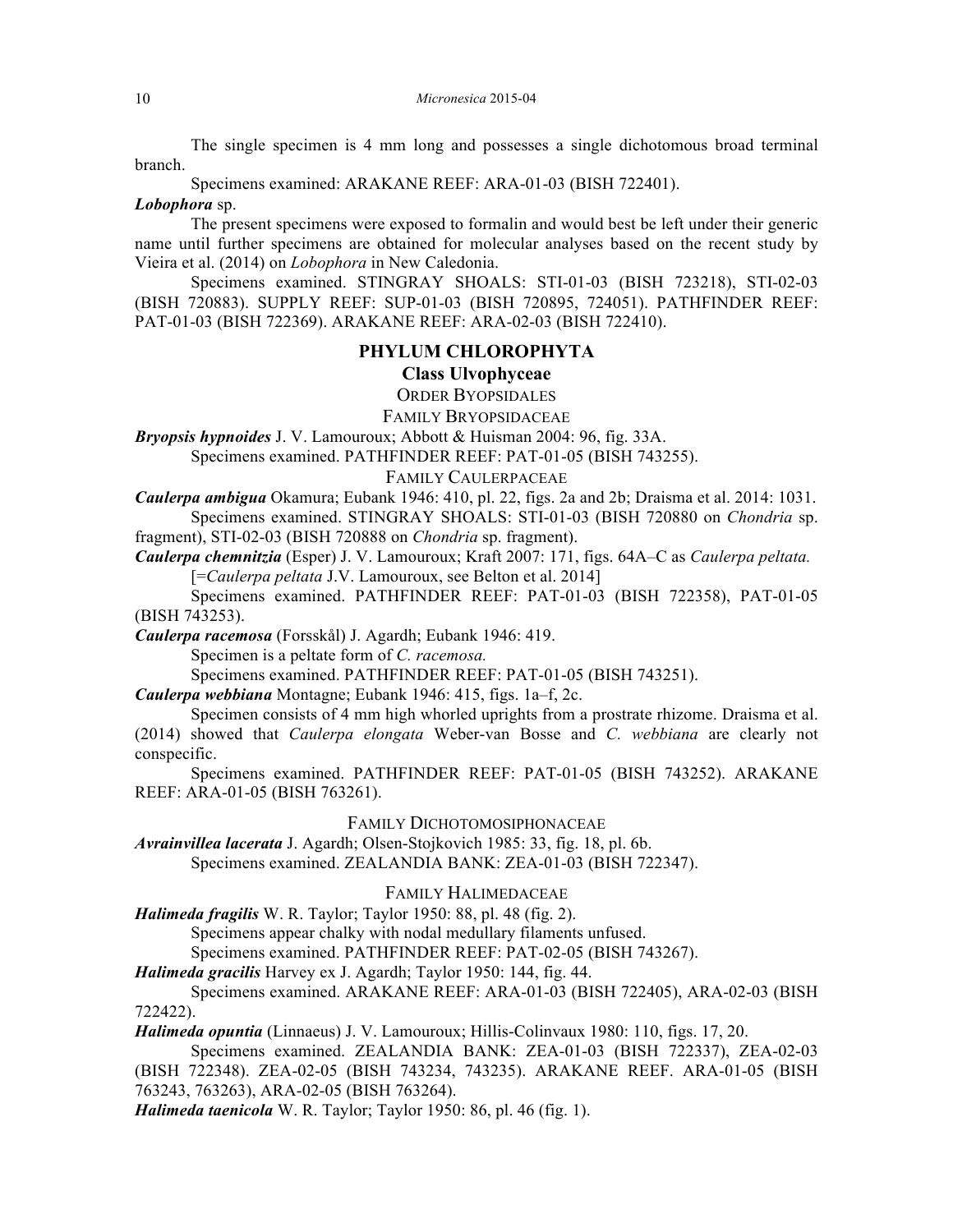Specimens examined. ZEALANDIA BANK: ZEA-01-03 (BISH 722336), ZEA-02-03 (BISH 722349). PATHFINDER REEF: PAT-01-03 (BISH 722355), PAT-02-03 (BISH 722374, 722388), PAT-01-05 (BISH 743239), PAT-02-05 (BISH 743258). ARAKANE REEF: ARA-01-03 (BISH 722404), ARA-02-03 (BISH 722420), ARA-02-05 (BISH 763282).

*Halimeda* **cf.** *tuna* (J. Ellis & Solander) J. V. Lamouroux; Hillis-Colinvaux 1980: 122, figs. 17, 20, 34.

Although the distribution of *Halimeda tuna* seems to be restricted to the Mediterranean Sea and the Atlantic Ocean (Verbruggen et al. 2005), this single specimen has been tentataively placed under *H. tuna* since morphological and anatomical characters are similar to characters noted by Taylor (1950) and Hillis-Colinvaux (1980). The morphology of BISH 763271 differs from *H. cuneata* Hering where Kojima et al. (2015) relegated previously identified specimens of *H. tuna* in Japanese waters. Molecular analysis of more Pacific "*H. tuna*" should be undertaken to resolve this situation; Pacific "*H. tuna"* may be a cryptic new species.

Specimens examined. ARAKANE REEF. ARA-02-05 (BISH 763271).

## FAMILY RHIPILIACEAE

*Rhipilia orientalis* A. Gepp & E. Gepp; Taylor 1950: 72, pl. 36 (fig. 1). Specimens examined. ARAKANE REEF: ARA-02-03 (BISH 722419).

#### FAMILY UDOTEACEAE

*Chlorodesmis caespitosa* J. Agardh; Ducker 1967: 157, pls. 3, 12, 13, 14 and 19.

Specimens examined. PATHFINDER REEF: PAT-01-03 (BISH 722362), PAT-02-03 (BISH 722378), PAT-02-05 (BISH 743248, 743269).

*Rhipidosiphon javensis* Montagne; Abbott & Huisman 2004: 140, figs. 52C‒D.

Morphologically, the specimens resemble the flabellate form of *Tydemania expeditionis*  Weber-van Bosse. The siphons which comprise the blades of *R. javensis* are, however, unequally constricted above each dichotomy.

Specimens examined. PATHFINDER REEF: PAT-01-05 (BISH 743247), PAT-02-05 (BISH 743259). ARAKANE REEF: ARA-02-05 (BISH 763284, 763287, 764138).

# ORDER CLADOPHORALES

# FAMILY ANADYOMENACEAE

*Microdictyon okamurae* Setchell; N'Yeurt & Payri 2007: 11, figs. 10–12.

Specimen consists of cells  $460-540 \mu m$  diam and  $400-1100 \mu m$  long with crenulate apical attachment sites. BISH 763242 was covered with *Calothrix confervicola.*

Specimens examined. ARAKANE REEF: ARA-01-03 (BISH 722400), ARA-02-03 (BISH 722413), ARA-01-05 (BISH 763242), ARA-02-05 (BISH 763281).

## *Microdictyon* sp.

Stellate branching patterns are present in few areas. Cells are mostly oblong, 880 µm long and 320–400 µm diam. Branch attachment is by annular wall thickening. The specimens may represent a new species of *Microdictyon.*

Specimens examined. ARAKANE REEF: ARA-01-05 (BISH 763248, 763259), ARA-02- 05 (BISH 763269, 763273).

#### FAMILY BOODLEACEAE

*Boodlea composita* (Harvey) F. Brand; N'Yeurt & Payri 2007: 23, figs. 31–34.

Specimen is 3 mm long with main branch up to 200  $\mu$ m diam and branches up to 96  $\mu$ m diam.

Specimens examined. ARAKANE REEF: ARA-01-05 (BISH 763257). *Boodlea vanbosseae* Reinbold; Dawson 1956: 29, fig. 6.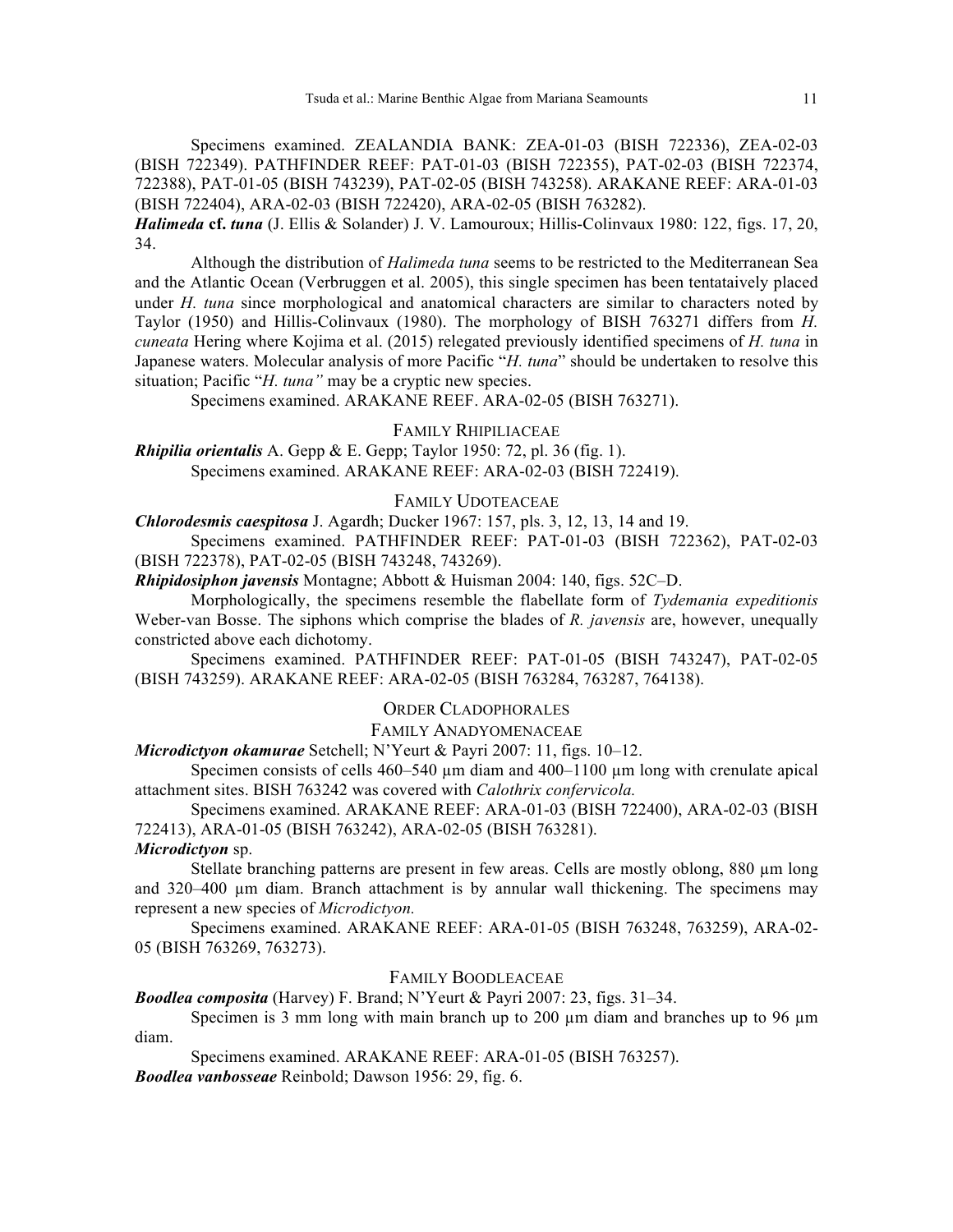BISH 720891 is a young filament which is 1 cm long and  $96-120 \mu m$  diam with conspicuous rhizoids, up to 240 µm long with fimbriate terminal apices.

Specimens examined. SUPPLY REEF: SUP-01-03 (BISH 720891 on *Lobophora* sp.).

*Phyllodictyon anastomosans* (Harvey) Kraft & M. J. Wynne; Abbott & Huisman 2004: 63, figs.  $16A-B$ .

Specimen is immature but possesses opposite branching pattern. Specimens examined. ARAKANE REEF: ARA-02-05 (BISH 763291).

## FAMILY CLADOPHORACEAE

*Cladophora* **cf.** *flexuosa* (O. F. Müller) Kützing; Abbott & Huisman 2004: 72, fig. 20C.

Specimen is 2 mm long and resembles the basal filament of *C. flexuosa.*

Specimens examined. ARAKANE REEF: ARA-02-05 (BISH 763278).

*Cladophora* **cf.** *vagabunda* (Linnaeus) C. Hoek; Abbott & Huisman 2004: 79, figs. 24A‒D. Filaments are up to 10 mm tall and represent immature specimens.

Specimens examined. ARAKANE REEF: ARA-01-03 (BISH 722402), ARA-02-03 (BISH 722411).

## FAMILY PITHOPHORACEAE

*Dictyosphaeria cavernosa* (Forsskål) Børgesen; Egerod 1952: 350, figs. 1b‒f, 2f, 2g.

Specimens examined. SUPPLY REEF: SUP-01-03 (BISH 720892). PATHFINDER REEF: PAT-01-05 (BISH 743257). ARAKANE REEF: ARA-02-03 (BISH 722421), ARA-01-05 (BISH 763249), ARA-02-05 (BISH 763265, 764136).

*Dictyosphaeria versluysii* Weber-van Bosse; Egerod 1952, 351, figs. 1a, 2h‒k.

Specimens examined. ZEALANDIA BANK: ZEA-01-03 (BISH 722335), ZEA-02-03 (BISH 722351). PATHFINDER REEF: PAT-01-03 (BISH 722356).

# FAMILY VALONIACEAE

Valonia ventricosa J. Agardh; Kraft 2007: 121, figs. 51A-D.

[= *Ventricaria ventricosa* (J. Agardh) Olsen & J. A. West]

Specimens examined. SUPPLY REEF: SUP-01-03 (BISH 720893). ZEALANDIA BANK: ZEA-01-03 (BISH 722334), ZEA-02-03 (BISH 722350). PATHFINDER REEF: PAT-01-03 (BISH 722357), PAT-02-03 (BISH 722389), PAT-02-05 (BISH 743270). ARAKANE REEF: ARA-02-03 (BISH 722416).

## **Discussion**

The 67 algal species included 8 blue-green algae, 30 red algae, 5 brown algae and 24 green algae. Four species of red algae (*Antithamnion decipiens, Ceramium isogonum, Chondria bullata*  and *Gayliella transversalis*) represented new records for Micronesia (includes Mariana Islands). An additional 10 species of red algae represented new records for the Mariana Islands which included *Caulacanthus ustulatus, Ceramium affine, Ceramium codii, Chondria simpliciuscula, Dasya* cf. *corymbifera, Jania pumila, Jania rubens, Lomentaria hakodatensis, Polysiphonia dotyi and Polysiphonia sertularioides.* The fact that all of the new records were species of red algae is not surprising since the red algae were the least studied within the Mariana Islands.

Five algal species were identified only to the generic level. The red-colored Cyanobacteria *Phormidium* sp. was abundant and characterized Arakane Reef in September 2005 at both sites, especially at ARA-01-05. This blue-green alga, however, was not collected from Arakane Reef during the same month in 2003. The brown alga which one would normally identify as *Lobophora variegata* (J. V. Lamouroux) Womersley ex E. C. Oliveira was listed as *Lobophora* sp. based on the findings of Vieira et al. (2014) of 14 species of *Lobophora* in New Caledonia. Our specimens which were collected in 2003 and 2005 were previously preserved in formalin and could not be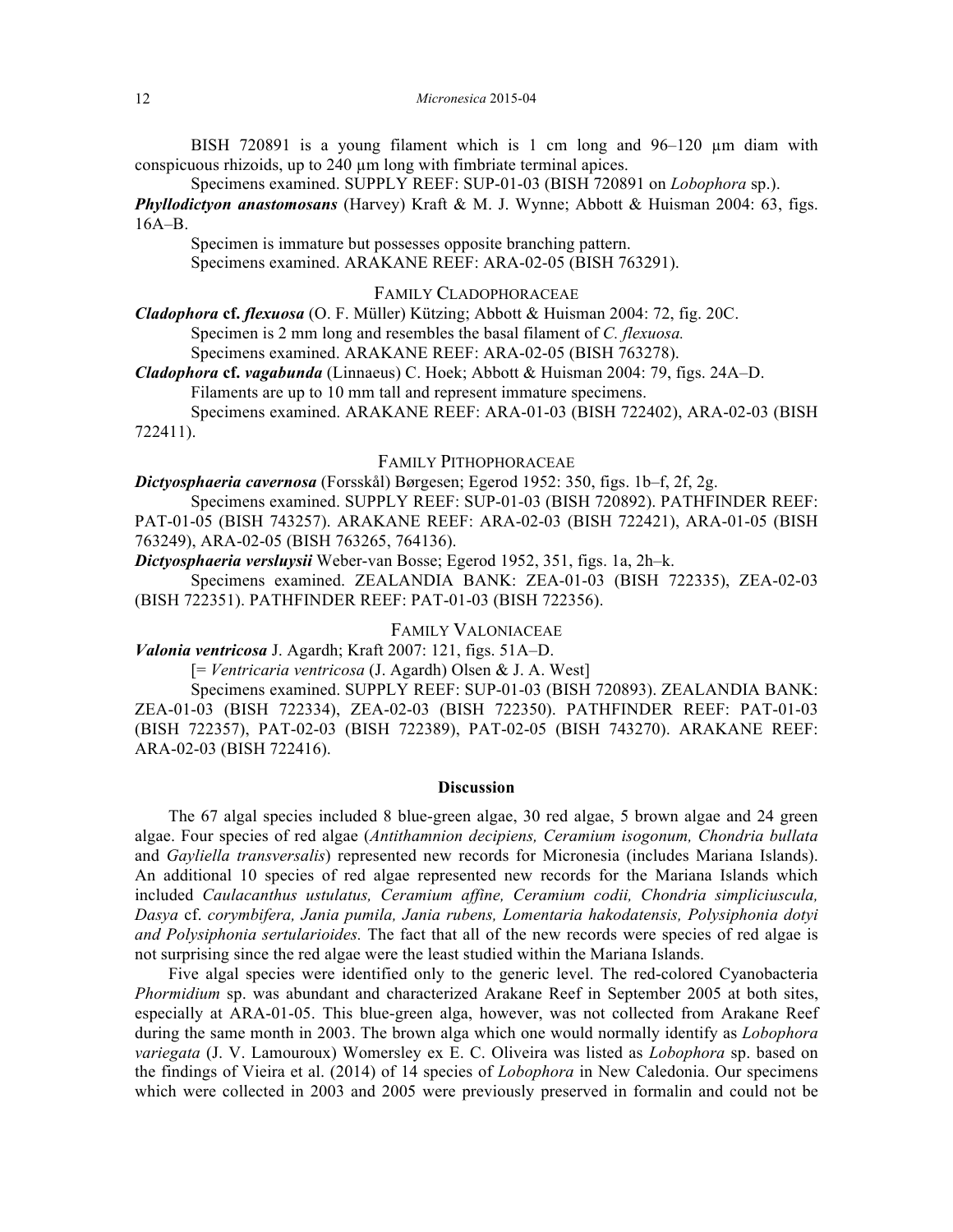subjected to molecular analysis. The morphology of the Mariana seamount specimens of *Peyssonnelia* sp. did not typify widely distributed species around Pacific islands. The specimens of *Polysiphonia* sp. were unique in that they possessed 4–7 pericentral cells in the prostrate branches and 4‒5 pericentral cells in the erect branches. The variable numbers of pericentral cells in the erect and prostrate branches differ from *Polysiphonia tsudana* Hollenberg which possesses 4 and 6–9 pericentral cells in the prostrate and erect branches, respectively. The fifth unidentified species, *Microdictyon* sp., possessed oblong cells with fine mesh with branch attachments by annular thickening. The specimens were only collected in September 2005 from Arakane Reef from both sites, ARA-01-05 and ARA-02-05, and differed morphologically from other species of *Microdictyon* reported around Pacific islands.

Fourteen (44%) of the 32 species of algae recorded by Tsuda et al. (2012) from Santa Rosa Reef (Mariana Arc) were also present among the 67 species recorded here. The species included 3 blue-green algae (*Calothrix confervicola*, *Lyngbya sordida, Scytonematopsis pilosa*), 3 red algae (*Dasya iyengarii, Hypnea spinella, Polysiphonia homoia*), 1 brown alga (*Dictyota ceylanica*) and 7 green algae (*Dictyosphaeria cavernosa, Dictyosphaeria versluysii, Halimeda fragilis, Halimeda opuntia, Halimeda taenicola, Halimeda* cf. *tuna,* and *Microdictyon okamurae*)*.* 

Of the 67 algal species recorded in 2003 and 2005, 31 species were collected only from seamounts within the submerged West Mariana Ridge, and 5 species were collected only from seamounts (including Santa Rosa Reef reported previously by Tsuda et al. 2012) within the Mariana Arc. One would have expected the greater number of species to be associated with the Mariana Arc which includes 14 islands lying in a north-south orientation adjacent to the seamounts. The remaining 31 algal species were present on seamounts along both the West Mariana Ridge and the Mariana Arc.

#### **Acknowledgements**

The NOAA Coral Reef Conservation Program provided funds to the Pacific Islands Fisheries Science Center's Coral Reef Ecosystem Division (PIFSC-CRED) which enabled PSV and KNP-A to participate in the scientific expeditions to the Mariana Islands. Appreciation to Fran Castro (CMNI Department of Environmental Quality), Shawn Wusstig (Guam Division of Aquatic and Wildlife Resources), and Elizabeth Keenan (PIFSC-CRED) for assistance in collecting algae and field data, and to all other members of the benthic team. Special thanks to Captain Ken Barton, the benthic coxswains Bruce Mokiao and Ariana Lynn, and the rest of the crew of the *Oscar Elton Sette.* We extend our appreciation to the late Jack R. Fisher and Lauren M. Russman, Bishop Museum, for sorting the bulk of the algal collections and preparing the slides, and to Annette DesRochers (PIFSC-CRED) for the map of the Mariana Islands. Our appreciation is also extended to Jill Coyle (NOAA-PIFSC), Christopher S. Lobban (University of Guam) and Antoine D. R. N'Yeurt (University of the South Pacific) for their constructive comments on the manuscript. This paper is Contribution 2015-005 of the Pacific Biological Survey, Bishop Museum.

## **References**

Abbott, I. A. 1999. Marine red algae of the Hawaiian Islands. Bishop Museum Press, Honolulu.

- Abbott, I. A. & J. M. Huisman. 2004. Marine green and brown algae of the Hawaiian Islands. Bishop Museum Press, Honolulu.
- Abbott, I. A., J. Zhang & B. Xia. 1991. *Gracilaria mixta,* sp. nov. and other western Pacific species of the genus (Rhodophyta: Gracilariaceae). Pacific Science 45: 12‒27.
- Belton, G. S., W. F. Prud'homme van Reine, J. M. Huisman, S. G. A. Draisma & C. F. D. Gurgel. 2014. Resolving phenotypic plasticity and species designation in the morphologically challenging *Caulerpa racemose-peltata* complex (Caulerpaceae, Chlorophyta). Journal of Phycology 50: 32–54.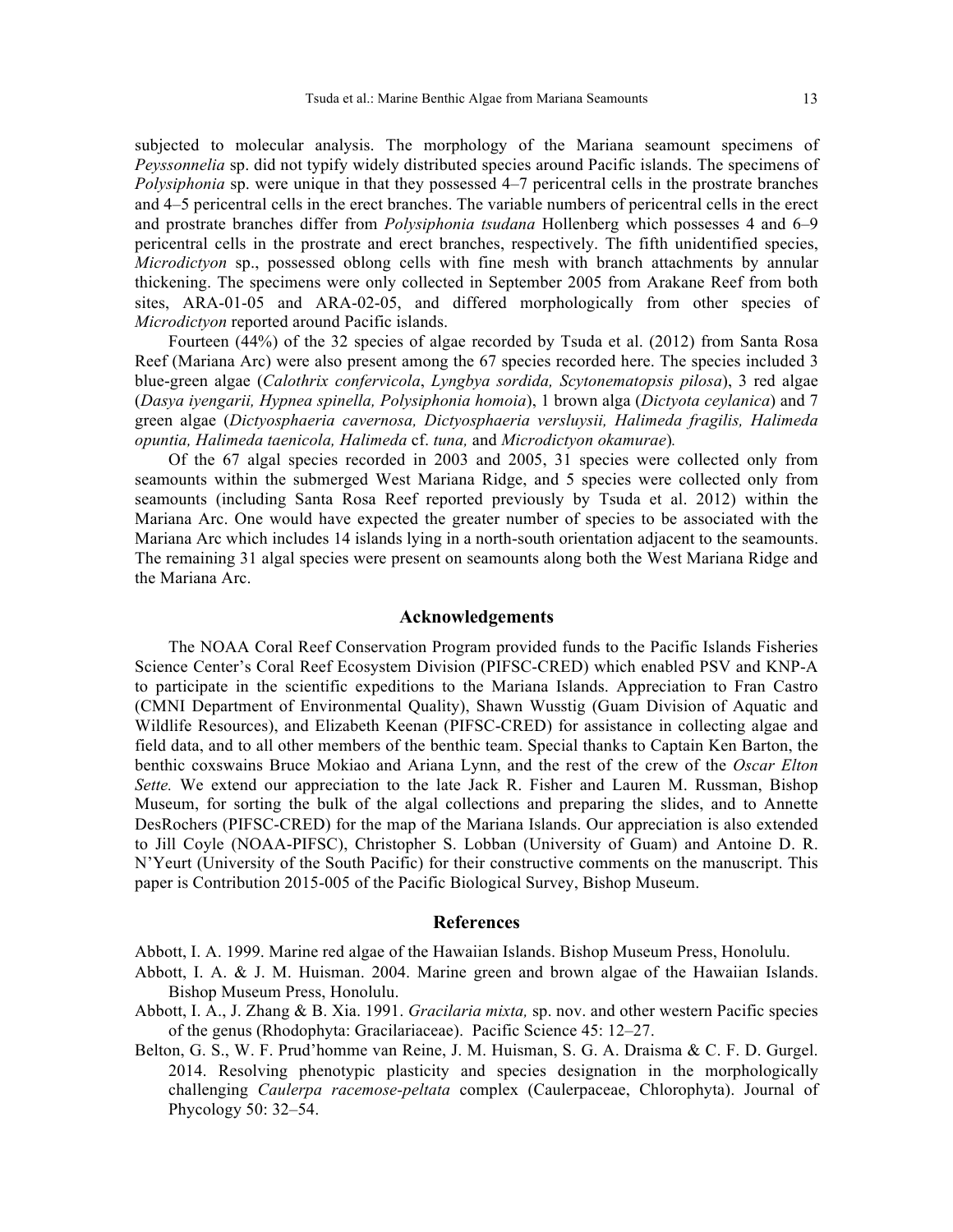- Brainard, R. E., J. Asher, V. Blyth-Skyrme, E. F. Coccagna, K. Dennis, M. K. Donovan, J. M. Gove, J. Kenyon, E. E. Looney, J. E. Miller, M. A. Timmers, B. Vargas-Angel, P. S. Vroom, O. Vetter, B. Zgliczynski, T. Acoba, A. DesRochers, M. J. Dunlap, E. C. Franklin, P. I. Fisher-Pool, C. L. Braun, B. L. Richards, S. A. Schopmeyer, R. E. Schroeder, A. Toperoff, M. Weijerman, I. Williams & R. D. Withall. 2012. Coral reef ecosystem monitoring report of the Mariana Archipelago: 2003–2007. Pacific Islands Fisheries Science Center, PIFSC Special Publication, SP-12-01, 1019 pp.
- Cho, T. O. & S. Fredericq. 2006. Two creeping *Ceramium* species (Ceramiaceae, Rhodophyta) from the Florida Keys: *C. reptans* sp. nov. and recircumscription of *C. codii* (Richards) Mazoyer. Phycologia 45: 495–504.
- Dawson, E. Y. 1956. Some marine algae of the southern Marshall Islands. Pacific Science 10: 25– 66.
- Desikachary, T. V. 1959. Cyanophyta. Indian Council of Agricultural Research, New Delhi.
- Draisma, S. G. A., W. F. Prud'homme van Reine, T. Sauvage, G. S. Belton, C. F. D. Gurgel, P. E. Lim  $\&$  S. M. Phang. 2014. A re-assessment of the infra-generic classification of the genus *Caulerpa* (Caulerpaceae, Chlorophyta) inferred from a time-calibrated molecular phylogeny. Journal of Phycology 50: 1020–1034.
- Ducker, S. C. 1967. The genus *Chlorodesmis* (Chlorophyta) in the Indo-Pacific region. Nova Hedwigia 13: 145-182.
- Egerod, L. E. 1952. An analysis of the siphonous Chlorophycophyta with special reference to the Siphonocladales, Siphonales, and Dasycladales of Hawaii. University of California Publication in Botany  $25(5)$ :  $325-454$ .
- Engene, N., R. C. Coates & W. H. Gerwick. 2010. 16S rRNA gene heterogeneity in the filamentous marine cyanobacteria genus  $Lyngbya$ . Journal of Phycology 46: 591 – 601.
- Eubank. L. L. 1946. Hawaiian representatives of the genus *Caulerpa.* University of California Publication in Botany 18(18): 409–432.
- Fan, K. C. 1956. Revision of *Calothrix Ag. Revue Algologique 3:* 154–178.
- Gilbert, W. J. 1978. *Rhipilia sinuosa* sp. nov. (Chlorophyta, Siphonales) from Micronesia. Phycologia 17: 311-313.
- Gordon, G. D., T. Masaki & H. Akioka. 1976. Floristic and distributional account of the common crustose coralline algae on Guam. Micronesica 12: 247–277.
- Hillis-Colinvaux, L. 1980. Ecology and taxonomy of *Halimeda*: Primary producer of coral reefs. Advances in Marine Biology 17: 1‒327.
- Hollenberg, G. J. 1968a. An account of the species of *Polysiphonia* of the central and western tropical Pacific Ocean. I. *Oligosiphonia*. Pacific Science 22: 56-98.
- Hollenberg, G. J. 1968b. An account of the species of the red alga *Polysiphonia* of the central and western tropical Pacific Ocean. II. *Polysiphonia*. Pacific Science 22: 198-207.
- Hollenberg, G. J**.** 1968c. An account of the species of the red alga *Herposiphonia* occurring in the central and western tropical Pacific Ocean. Pacific Science 22: 536–559.
- Hubbs, C. L. 1959. Initial discoveries of fish fauna on seamounts and offshore banks in the Eastern Pacific. Pacific Science 13: 311-316.
- Humm, H. J. & S. R. Wicks**.** 1980. Introduction and guide to the marine bluegreen algae. John Wiley and Sons, New York.
- Itono, H. 1980. The genus *Galaxaura* (Rhodophyta) in Micronesia. Micronesica 16: 1–19.
- Itono, H. & R.T. Tsuda. 1980a. New algal genera and species records from Micronesia: *Chamaedoris orientalis* (Chlorophyta) and *Rhodopeltis gracilis* (Rhodophyta). Micronesica  $16: 21 - 27.$
- Itono, H. & R. T. Tsuda. 1980b *Titanophora marianensis* sp. nov. (Nemastomataceae, Rhodophyta) from Guam. Pacific Science 34: 21–24.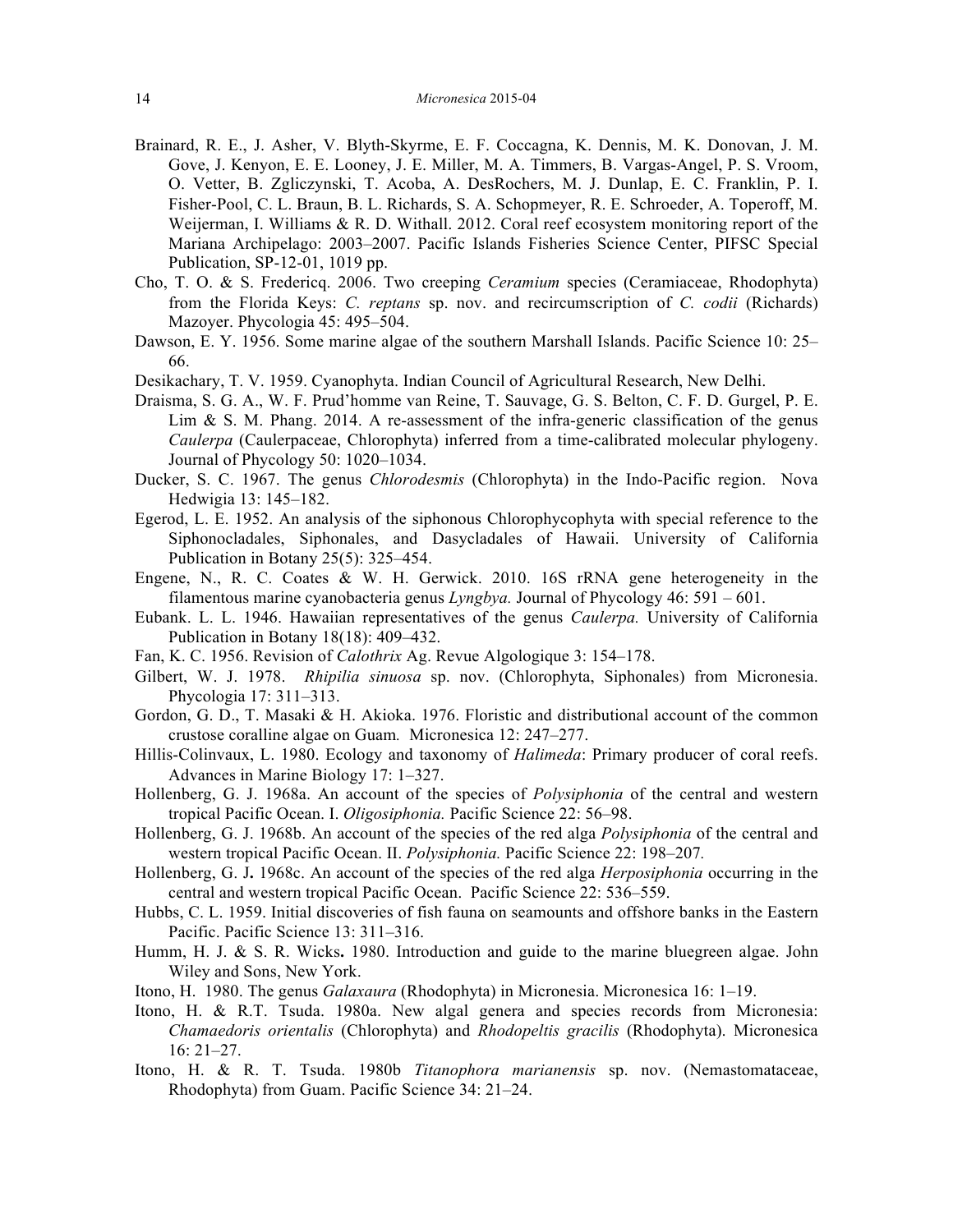- Johnson, J. H. 1957. Geology of Saipan, Mariana Islands. Part 3. Calcareous algae. U.S. Geological Survey, Professional Paper 280-E: 209–246.
- Johnson, J. H. 1964. Fossil and recent calcareous algae from Guam. U.S. Geological Survey, Professional Paper 403-G: 1-40.
- Kojima, R., T. Hanyuda & H. Kawai. 2015. Taxonomic re-examination of Japanese *Halimeda*  species using genetic markers, and proposal of a new species *Halimeda ryukyuensis* (Bryopsidales, Chlorophyta). Phycological Research 63: 178–188.
- Kraft, G. T. 2007. Algae of Australia: Marine benthic algae of Lord Howe Island and the southern Great Barrier Reef, 1: Green Algae. ABRS, Canberra, CSIRO publishing, Melbourne.
- Kraft, G. T. & S. M. Wilson. 1997. The taxonomy of *Dasyphila plumarioides* (Ceramiaceae, Rhodophyta). Phycologia 36: 138-149.
- Kumano, S. 1979. Morphological study of nine taxa of *Bostrychia* (Rhodophyta) from southwestern Japan, Hong Kong and Guam. Micronesica 15: 13–33.
- Littler, D. S. & M. M. Littler. 2000. Caribbean reef plants, an identification guide to the reef plants of the Caribbean, Bahamas, Florida and Gulf of Mexico. Offshore Graphics Inc., Washington  $D C$
- Littler, M. M., D. S. Littler, S. M. Blair & J. N. Norris. 1986. Deep-water plant communities from an uncharted seamount off San Salvador Island, Bahamas: Distribution, abundance, and primary productivity. Deep-Sea Research 33: 881–892.
- Lobban, C. S. & R. T. Tsuda. 2003. Revised checklist of benthic marine macroalgae and seagrasses of Guam and Micronesia. Micronesica 35-36: 54–99.
- Meneses, I. & I. A. Abbott. 1987. *Gracilaria* and *Polycavernosa* (Rhodophyta) from Micronesia. Micronesica 20: 187-200.
- Moul, E. T. 1964. New records of *Halimeda* and *Udotea* for the Pacific area. Atoll Research Bulletin 106: 1-10.
- Nam, K. W. & Y. Saito. 1991. Anatomical characteristics of *Laurencia papillosa* (Rhodomelaceae, Rhodophyta) from Guam and Palau. Micronesica 24:87–94.
- National Oceanic and Atmospheric Administration, Pacific Islands Fisheries Science Center's Coral Reef Ecosystem Division (NOAA PIFSC CRED). 2015. Mariana Archipelago. 1:4,500,000.
- N'Yeurt, A. D. R. & C. E. Payri. 2007. Marine algal flora of French Polynesia. II. Chlorophyceae. Cryptogamie, Algologie 28: 3‒88.
- N'Yeurt, A .D .R & C. E. Payri. 2010. Marine algal flora of French Polynesia. III. Rhodophyta, with additions to the Phaeophyceae and Chlorophyta. Crytogamie, Algologie 31: 1–205.
- Okamura, K. 1904. List of marine algae collected in Caroline Islands and Australia. Botanical Magazine (Tokyo) 18: 77–96.
- Okamura, K. 1916. List of marine algae collected in Caroline Islands and Mariana Islands, 1915. Botanical Magazine (Tokyo) 30: 1-14.
- Olsen-Stojkovich, J. 1985. A systematic study of the genus *Avrainvillea* Decaisne (Chlorophyta, Udoteaceae). Nova Hedwigia 41: 1–68.
- Pacific Islands Fisheries Science Center (PIFSC). 2010. Coral reef ecosystems of the Mariana Archipelago: A 2003–2007 overview. PIFSC Special Publication, SP-10-002, 38 pp.
- Parker, T. & V. Tunnicliffe. 1994. Dispersal strategies of the biota on an oceanic seamount: Implications for ecology and biogeography. The Biological Bulletin 187: 336–345.
- Potter, T. S. 1986. Effects of different habitats on morphological variation within natural populations of three reported species of *Dictyota* (Phaeophyta). University of Guam M.S. Thesis in Biology, 33 pp.
- Shank, T. M. 2010. Seamounts, deep-ocean laboratories of faunal connectivity, evolution, and endemism. Oceanography 23: 108-122.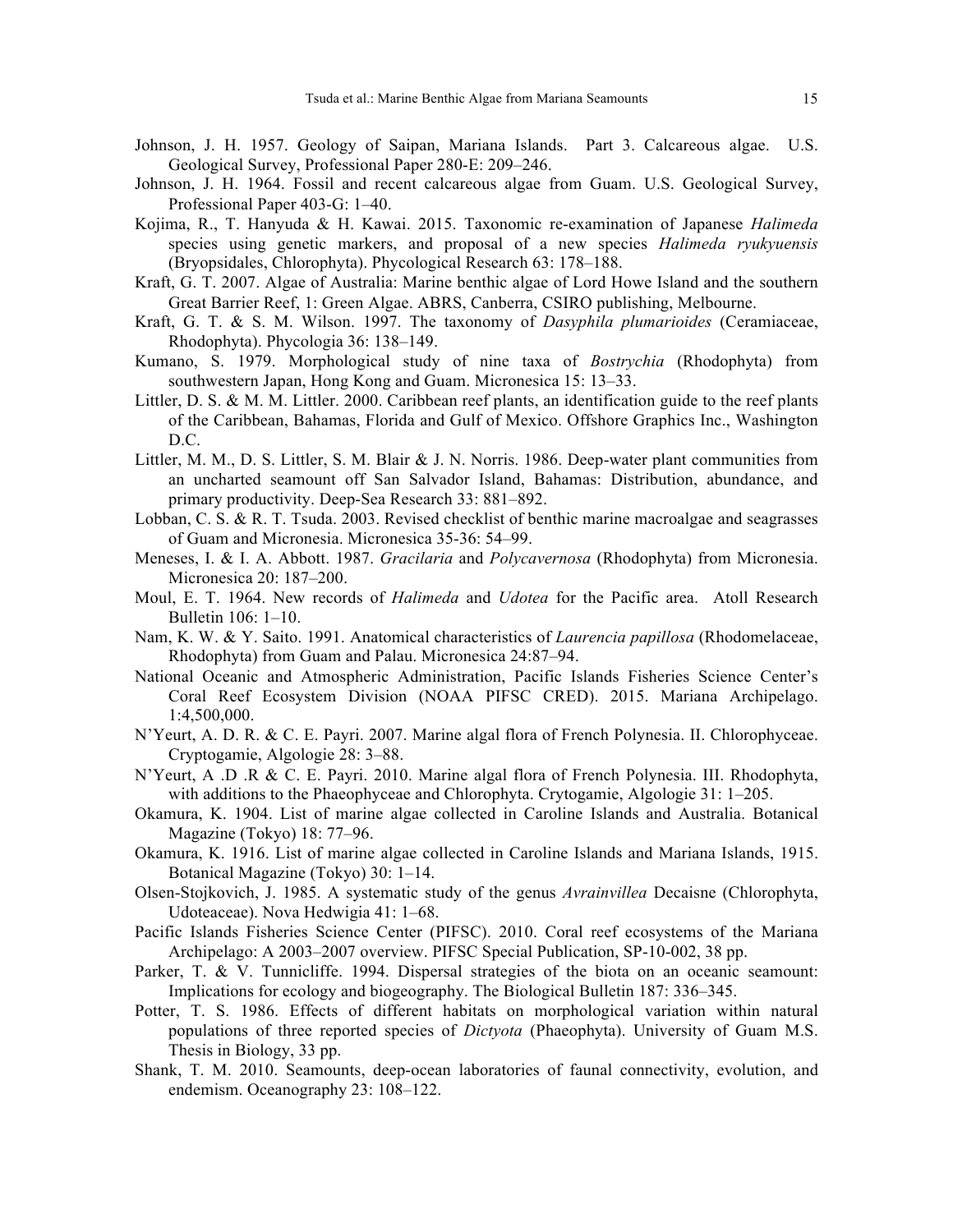- Skelton, P. A. & G. R. South. 2007. The benthic marine algae of the Samoan Archipelago, South Pacific, with emphasis on the Apia District. Nova Hedwigia 132: 1–350.
- Soe-Htun, U. & T. Yoshida. 1986. Studies on morphological variations in *Sargassum cristaefolium*  C. Agardh (Phaeophyta, Fucales). Japanese Journal of Phycology 34: 275–281.
- South, G. R. and P. A. Skelton P.A. (2000) A review of *Ceramium* (Rhodophyceae, Ceramiales) from Fiji and Samoa, South Pacific. Micronesica 33: 45–98.
- Staudigel, H., A. A. P. Koppers, J. W. Lavell, T. J. Pitcher & T. M. Shank. 2010. Defining the word "seamount." Oceanography 23: 20–21.
- Taylor, W. R. 1950. Plants of Bikini and other northern Marshall Islands. University of Michigan Press, Ann Arbor.
- Taylor, W. R. 1964. The genus *Turbinaria* in eastern seas. Journal of the Linnaean Society (Botany) 58: 475‒490.
- Taylor, W. R. 1977. Notes on plants of the genus *Caulerpa* in the Herbarium of Maxwell S. Doty at the University of Hawaii. Atoll Research Bulletin 208: 1-17.
- Tilden, J. 1910. Minnesota algae, Volume 1. The Myxophyceae of North America and adjacent regions including Central America, Greenland, Bermuda, the West Indies and Hawaii. Report of the Survey, Botanical Series, VIII, Minneapolis.
- Tokida, S. 1939. A list of marine algae from Micronesia. Kagaku Nanyo 2(1): 16–26.
- Tribollet, A. D. & P. S. Vroom. 2007. Temporal and spatial comparison of the relative abundance of macroalgae across the Mariana Archipelago between 2003 and 2005. Phycologia 46: 187– 197.
- Tsuda, R. T. 1972a. Marine benthic algae of Guam. I. Phaeophyta. Micronesica 8: 87–115.
- Tsuda, R. T. 1972b. Morphological, zonational and seasonal studies on two species of *Sargassum*  on the reefs of Guam. pp. 40‒44. Proceedings of the Seventh International Seaweed Symposium (Sapporo), University of Tokyo Press.
- Tsuda, R. T. 1982. Further records of *Ulva* (Chlorophyta) in Micronesia. Micronesica 18: 193–194.
- Tsuda, R. T. 1985. *Gracilaria* from Micronesia: Key, list and distribution of the species. *In* I.A. Abbott & J.N. Norris (eds), Taxonomy of Economic Seaweeds. pp. 91–92. California Sea Grant Program, University of California, La Jolla,
- Tsuda, R. T. 1988. *Sargassum* from Micronesia. *In* I.A. Abbott (ed), Taxonomy of Economic Seaweeds, Volume II. pp. 59‒63. California Sea Grant Program, University of California, La Jolla.
- Tsuda, R. T. 2003. Checklist and bibliography of the marine benthic algae from the Mariana Islands (Guam and CNMI). University of Guam Marine Laboratory, Technical Report No. 107, 49 pp.
- Tsuda, R. T. 2004. *Dictyota* (Phaeophyceae) from Micronesia. *In* I.A. Abbott & K.J. McDermid (eds.), Taxonomy of Economic Seaweeds with Reference to the Pacific and Other Locations, Volume IX. pp. 41–55. Hawaii Sea Grant College Program, University of Hawaii, Honolulu.
- Tsuda, R. T. & W. J. Tobias. 1977a. Marine benthic algae from the Northern Mariana Islands, Chlorophyta and Phaeophyta. Bulletin of the Japanese Society of Phycology 25: 19–24.
- Tsuda, R. T. & W. J. Tobias. 1977b. Marine benthic algae from the Northern Mariana Islands, Cyanophyta and Rhodophyta. Bulletin of the Japanese Society of Phycology 25: 155–158.
- Tsuda R. T., P. S. Vroom & K. N. Page-Albins. 2012. New marine algal records from the Polynesia – Micronesia region of the Pacific Ocean. Marine Biodiversity Records  $5(18)$ : 1–7. doi: 10.1017/S1755267212000024.
- Verbruggen H. & T. Schils. 2012. *Rhipilia coppejansii,* a new coral reef-associated species from Guam (Bryopsidales, Chlorophyta). Journal of Phycology 48: 1090–1098.
- Verbruggen H., O. De Clerck, T. Schils, W. H. C. F. Kooistra & E. Coppejans. 2005. Evolution and phylogeography of *Halimeda* section *Halimeda* (Bryopsidales, Chlorophyta). Molecular Phylogenetics and Evolution 37: 789–803.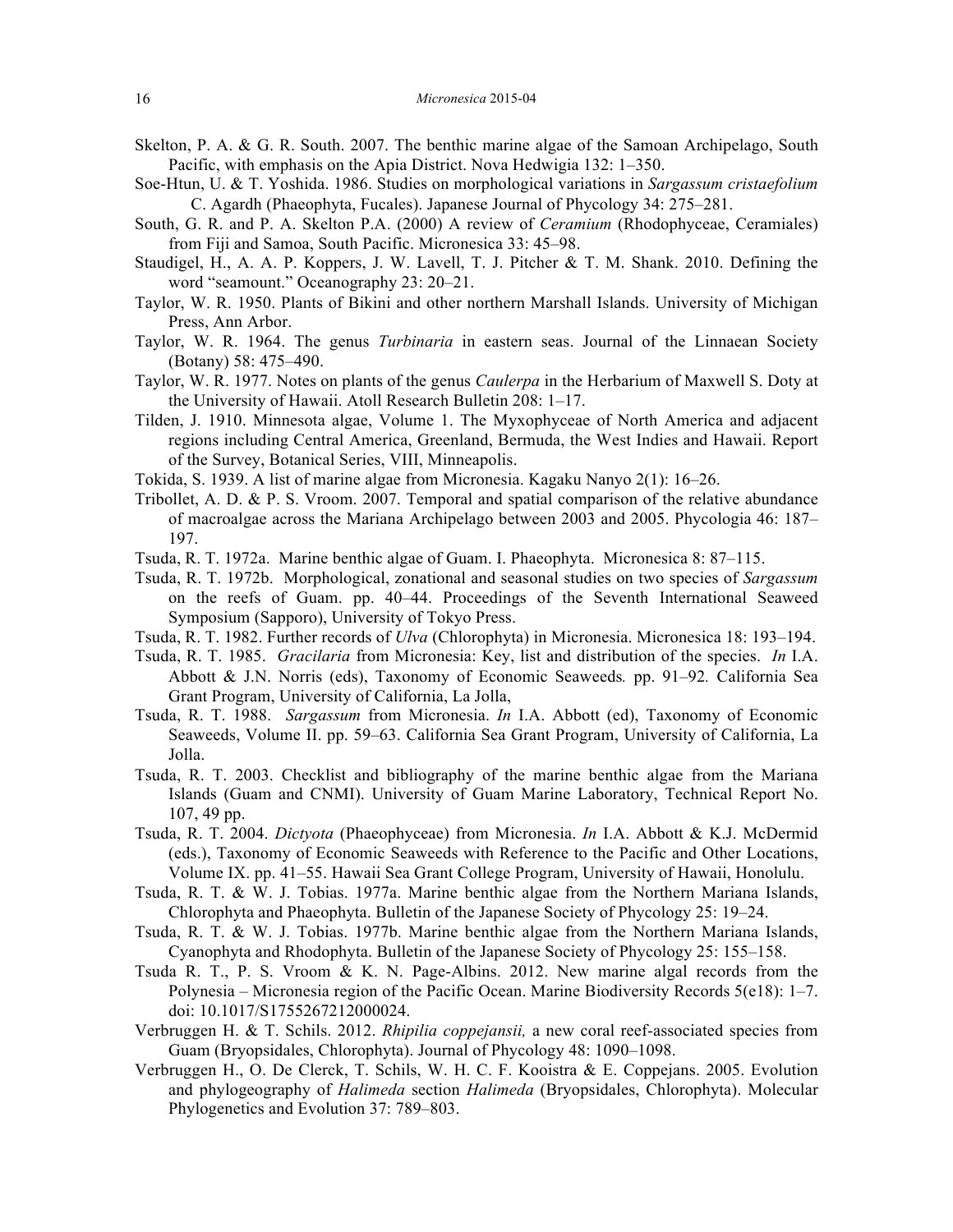- Vieira C., S. D'hondt, O. De Clerck & C. P. Payri. 2014. Toward an inordinate fondness for stars, beetles and *Lobophora*? Species diversity of the genus *Lobophora* (Dictyotales, Phaeophyceae) in New Caledonia. Journal of Phycology 50: 1101-1119.
- Wagner, D., R. K. Kosaki, H. L. Spalding, R. K. Whitton, R. L. Pyle, A. R. Sherwood, R. T. Tsuda and B. Calcinai. 2014. Mesophotic surveys of the flora and fauna at Johnston Atoll, Central Pacific Ocean. Marine Biodiversity Records 7(e68): 1-10. doi:10.1017/S1755267214000785.
- Yamada Y. 1931. Notes on *Laurencia* with special reference to Japanese species. University of California Publications in Botany 16: 185-310.
- Yamada Y. 1940. *Caulerpa* in Micronesia. Kagaku Nanyo 3(2): 11‒23.
- Yamada Y. 1941. *Halimeda* from Micronesia. Kagaku Nanyo 4(2): 12-25.

Received 20 Nov. 2015, revised 09 Dec. 2015.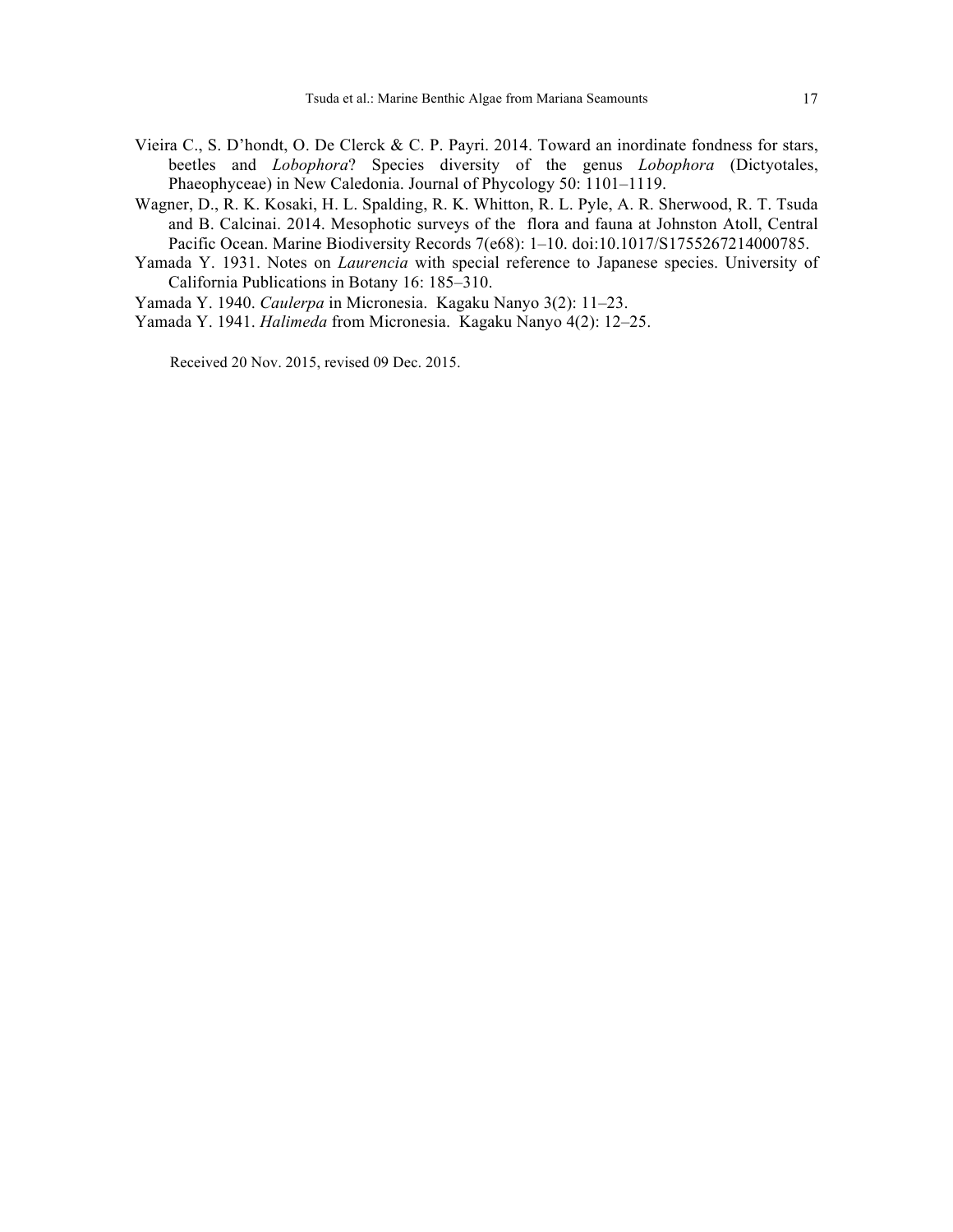Figures 2–5.

Figure 2. Vertical wall at one of two pinnacles at Zealandia Bank. Figure 3. In-situ image of *Halimeda taenicola* at Pathfinder Reef. Figure 4. In-situ image of *Caulerpa webbiana* at Arakane Reef. Figure 5. Arakane Reef, strong surge and currents, characterized by a high abundance of soft coral *Lobophytum* sp. and the red pigmented Cyanobacteria *Phormidium* sp. All photos by KNP.